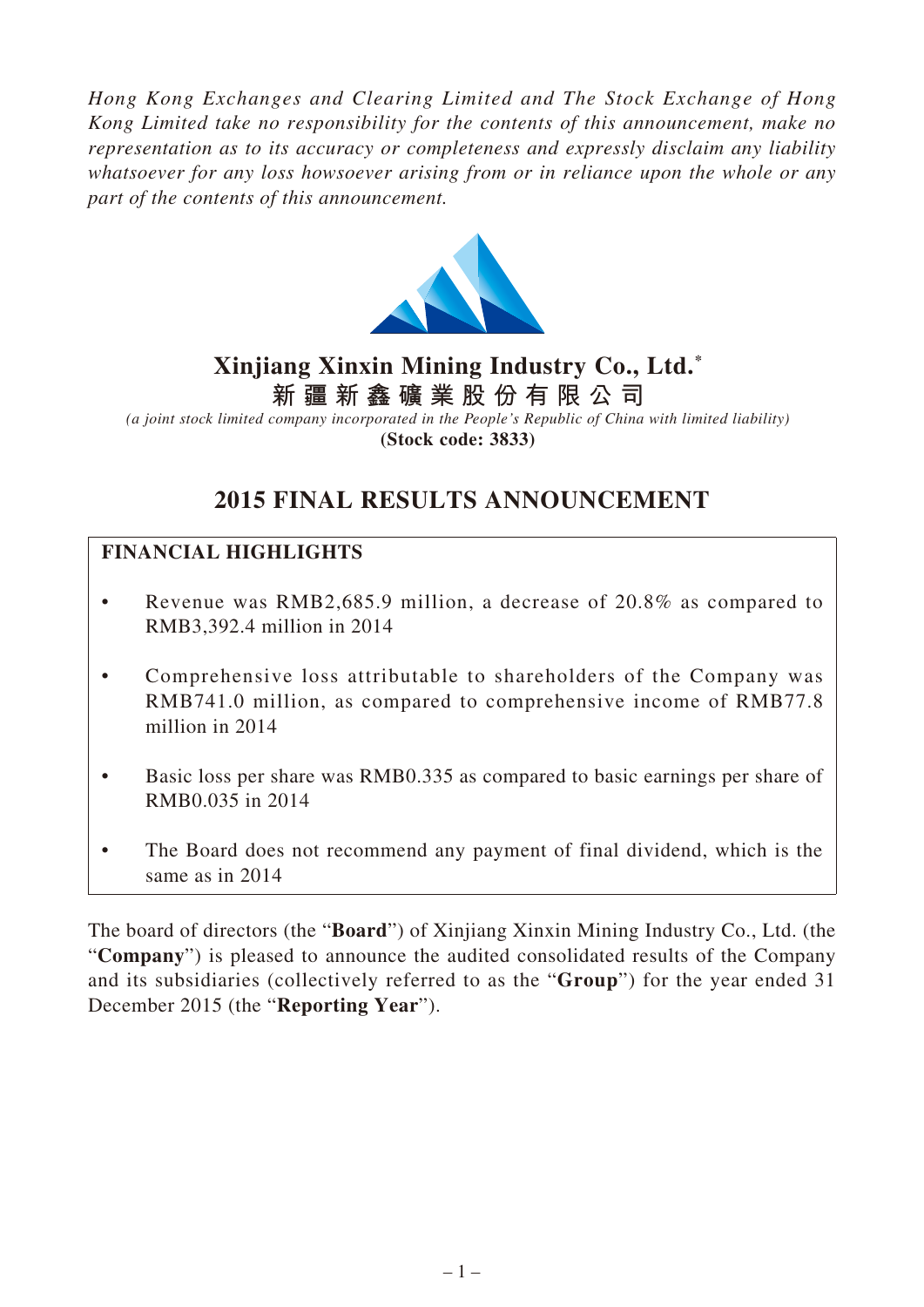# **CONSOLIDATED INCOME STATEMENT**

*For the year ended 31 December 2015*

|                                                                                                                                            | <b>Notes</b>              | 2015<br><b>RMB'000</b>                                         | 2014<br><b>RMB'000</b>                                          |
|--------------------------------------------------------------------------------------------------------------------------------------------|---------------------------|----------------------------------------------------------------|-----------------------------------------------------------------|
| <b>Revenue</b><br>Less: Cost of sales<br>Taxes and surcharges<br>Selling and distribution expenses<br>General and administrative expenses  | $\frac{3}{3}$             | 2,685,877<br>(2,891,578)<br>(8,102)<br>(66, 268)<br>(184, 576) | 3,392,424<br>(2,982,011)<br>(12,951)<br>(42, 738)<br>(157, 941) |
| Financial expenses – net<br>Assets impairment(losses)/reversal<br>Add: (Losses)/Gains on the changes<br>in fair value<br>Investment losses | 5<br>4(c)<br>4(d)<br>4(e) | (240, 646)<br>(298, 203)<br>(1,275)<br>(14)                    | (167, 254)<br>1,874<br>7,460<br>(13,273)                        |
| Share of (losses)/profit of<br>Including:<br>joint-venture                                                                                 |                           | (13,792)                                                       | 7,589                                                           |
| <b>Operating (loss)/profit</b><br>Add: Non-operating income                                                                                | 4(a)                      | (1,004,785)<br>7,291                                           | 25,590<br>8,247                                                 |
| Including: Gains on disposal of<br>non-current assets                                                                                      |                           | 85                                                             | 272                                                             |
| Less: Non-operating expenses<br>Including: Losses on disposal of<br>non-current assets                                                     | 4(b)                      | (1,916)<br>(94)                                                | (1,990)<br>(573)                                                |
| Total (loss)/profit<br>Less: Income tax credit/(expenses)                                                                                  | $\overline{4}$<br>6       | (999, 410)<br>56,280                                           | 31,847<br>(19,099)                                              |
| Net (loss)/profit                                                                                                                          |                           | (943, 130)                                                     | 12,748                                                          |
| Net (loss)/profit attributable to equity<br>holders of the Company<br>Non-controlling interests                                            |                           | (741, 029)<br>(202, 101)                                       | 77,762<br>(65, 014)                                             |
| Other comprehensive income/(loss)                                                                                                          |                           |                                                                |                                                                 |
| <b>Total comprehensive (loss)/income</b>                                                                                                   |                           | (943, 130)                                                     | 12,748                                                          |
| Comprehensive (loss)/income attributable<br>to equity holders of the Company<br>Non-controlling interests                                  |                           | (741, 029)<br>(202, 101)                                       | 77,762<br>(65, 014)                                             |
| (Loss)/earnings per share<br>Basic (loss)/earnings per share (RMB)<br>Diluted (loss)/earnings per share (RMB)                              | 7<br>7                    | (0.335)<br>(0.335)                                             | 0.035<br>0.035                                                  |
| <b>Proposed final dividends</b>                                                                                                            | 8                         |                                                                |                                                                 |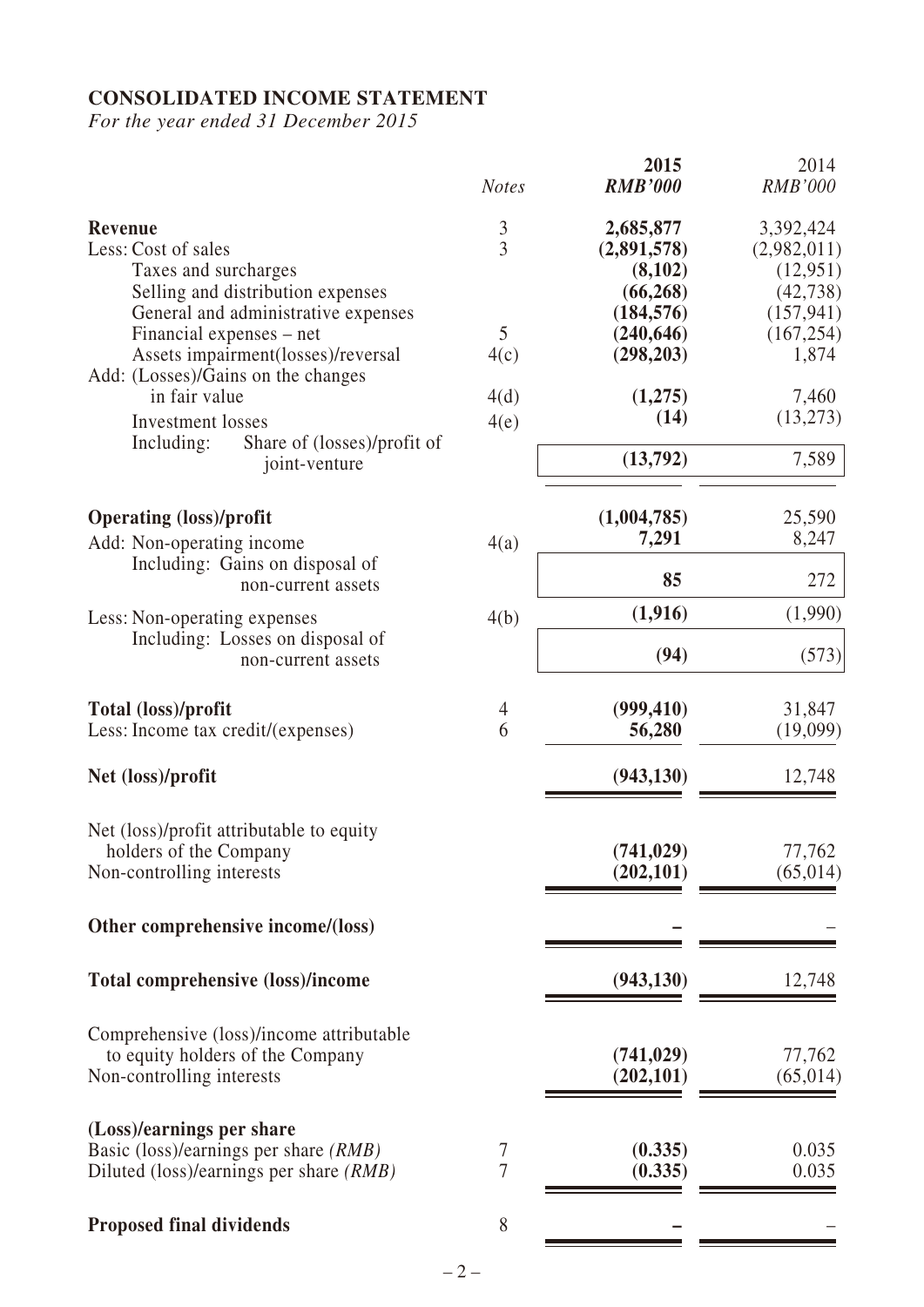# **CONSOLIDATED BALANCE SHEET**

*As at 31 December 2015*

|                                 |              | 31 December    | 31 December    |
|---------------------------------|--------------|----------------|----------------|
|                                 |              | 2015           | 2014           |
|                                 | <b>Notes</b> | <b>RMB'000</b> | <b>RMB'000</b> |
| <b>ASSETS</b>                   |              |                |                |
| <b>Current assets</b>           |              |                |                |
| Cash at bank and on hand        |              | 762,293        | 737,213        |
| Notes receivable                | 9            | 47,574         | 228,981        |
| Accounts receivable             | 9            | 115,328        | 87,259         |
| Other receivables               |              | 106,660        | 55,937         |
| Advances to suppliers           |              | 48,641         | 97,617         |
| Inventories                     |              | 2,684,878      | 2,646,365      |
| Other current assets            |              | 431,267        | 382,510        |
| <b>Total current assets</b>     |              | 4,196,641      | 4,235,882      |
| <b>Non-current assets</b>       |              |                |                |
| Long-term equity investments    |              | 134,213        | 156,008        |
| <b>Fixed assets</b>             |              | 4,995,061      | 5,063,292      |
| <b>Construction materials</b>   |              | 1,252          | 1,821          |
| Construction in progress        |              | 1,345,171      | 1,252,643      |
| Intangible assets               |              | 1,033,221      | 1,013,815      |
| Goodwill                        |              | 28,088         | 28,088         |
| Long-term prepaid expenses      |              | 193            | 133            |
| Deferred tax assets             |              | 101,828        | 44,045         |
| Other non-current assets        |              | 67,500         | 90,110         |
| <b>Total non-current assets</b> |              | 7,706,527      | 7,649,955      |
| <b>TOTAL ASSETS</b>             |              | 11,903,168     | 11,885,837     |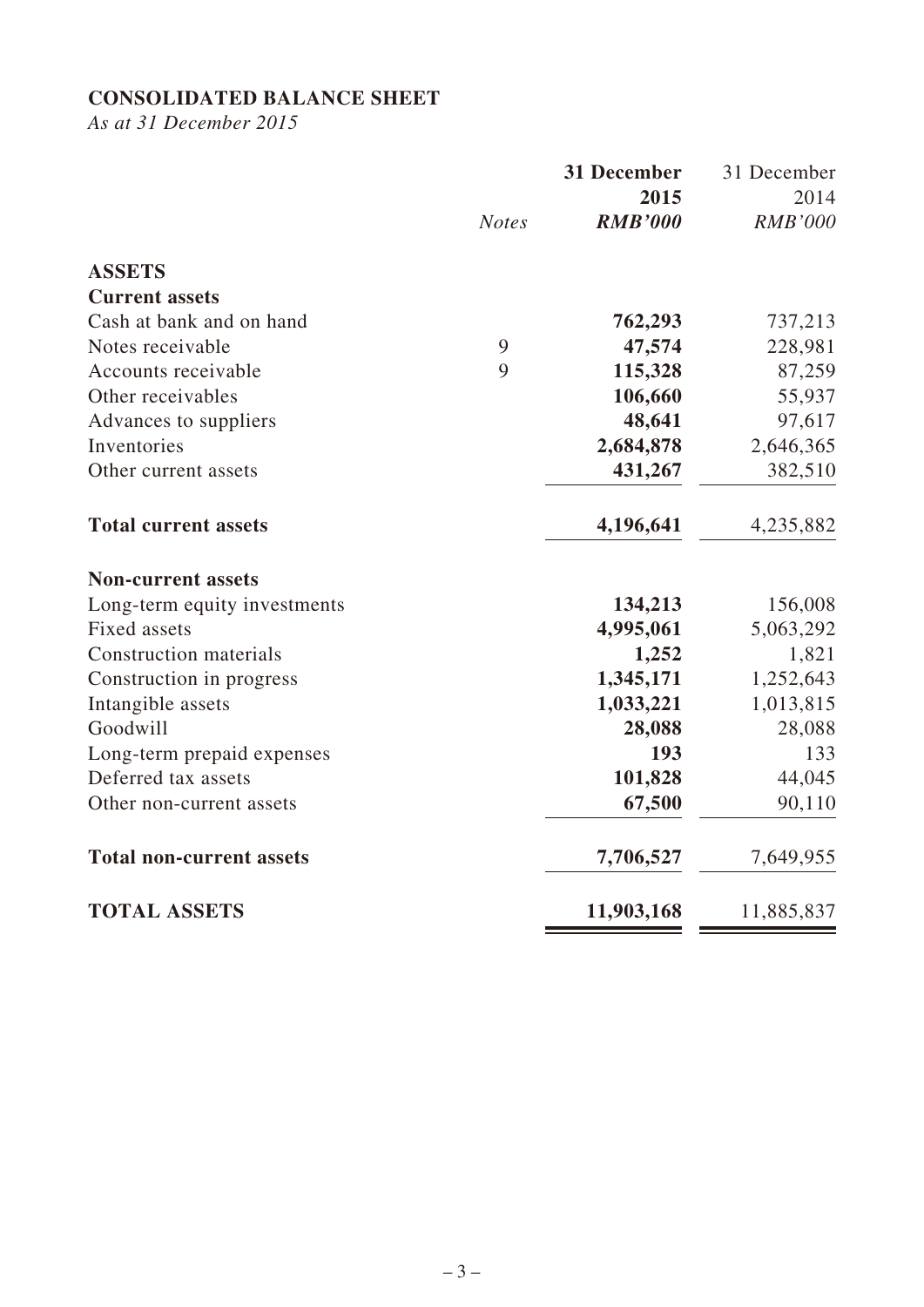|                                                               |              | 31 December    | 31 December          |
|---------------------------------------------------------------|--------------|----------------|----------------------|
|                                                               |              | 2015           | 2014                 |
|                                                               | <b>Notes</b> | <b>RMB'000</b> | <b>RMB'000</b>       |
| <b>LIABILITIES AND OWNERS' EQUITY</b>                         |              |                |                      |
| <b>Current liabilities</b>                                    |              |                |                      |
| Short-term loans                                              |              | 1,500,000      | 1,116,500            |
| Financial liabilities at fair value and its                   |              |                |                      |
| changes through profit or loss                                |              | 404,216        | 651,244              |
| Notes payable                                                 |              | 748,410        | 536,676              |
| Accounts payable                                              | 10           | 582,629        | 514,076              |
| Advances from customers                                       |              | 29,474         | 18,646               |
| Employee benefits payable                                     |              | 58,388         | 52,353               |
| Taxes payable                                                 |              | 8,699          | 10,889               |
| Interest payable                                              |              | 41,947         | 36,414               |
| Other payables                                                |              | 638,350        | 466,781              |
| Current portion of non-current liabilities                    |              | 576,000        | 502,020              |
| <b>Total current liabilities</b>                              |              | 4,588,113      | 3,905,599            |
|                                                               |              |                |                      |
| <b>Non-current liabilities</b><br>Provisions                  |              | 8,384          | 7,022                |
| Long-term loans                                               |              | 1,068,760      | 1,635,464            |
| Bond payable                                                  |              | 1,300,000      | 500,000              |
| Long-term payable                                             |              | 76,342         | 45,816               |
| Deferred income                                               |              | 54,263         | 52,585               |
| Deferred tax liabilities                                      |              | 142,985        | 140,510              |
|                                                               |              |                |                      |
| <b>Total non-current liabilities</b>                          |              | 2,650,734      | 2,381,397            |
| <b>Total liabilities</b>                                      |              | 7,238,847      | 6,286,996            |
| Owners' equity                                                |              |                |                      |
| Share capital                                                 |              | 552,500        | 552,500              |
| Capital surplus                                               |              | 4,263,592      | 4,254,755            |
| Specific reserve                                              |              |                | 227                  |
| Surplus reserve                                               |              | 249,626        | 249,626              |
| (Accumulated losses)/undistributed profits                    |              | (484, 317)     | 256,712              |
|                                                               |              |                |                      |
| Total equity attributable to equity holders<br>of the Company |              | 4,581,401      |                      |
| <b>Non-controlling interests</b>                              |              | 82,920         | 5,313,820<br>285,021 |
|                                                               |              |                |                      |
| Total owners' equity                                          |              | 4,664,321      | 5,598,841            |
| <b>TOTAL LIABILITIES AND OWNERS'</b>                          |              |                |                      |
| <b>EQUITY</b>                                                 |              | 11,903,168     | 11,885,837           |
|                                                               |              |                |                      |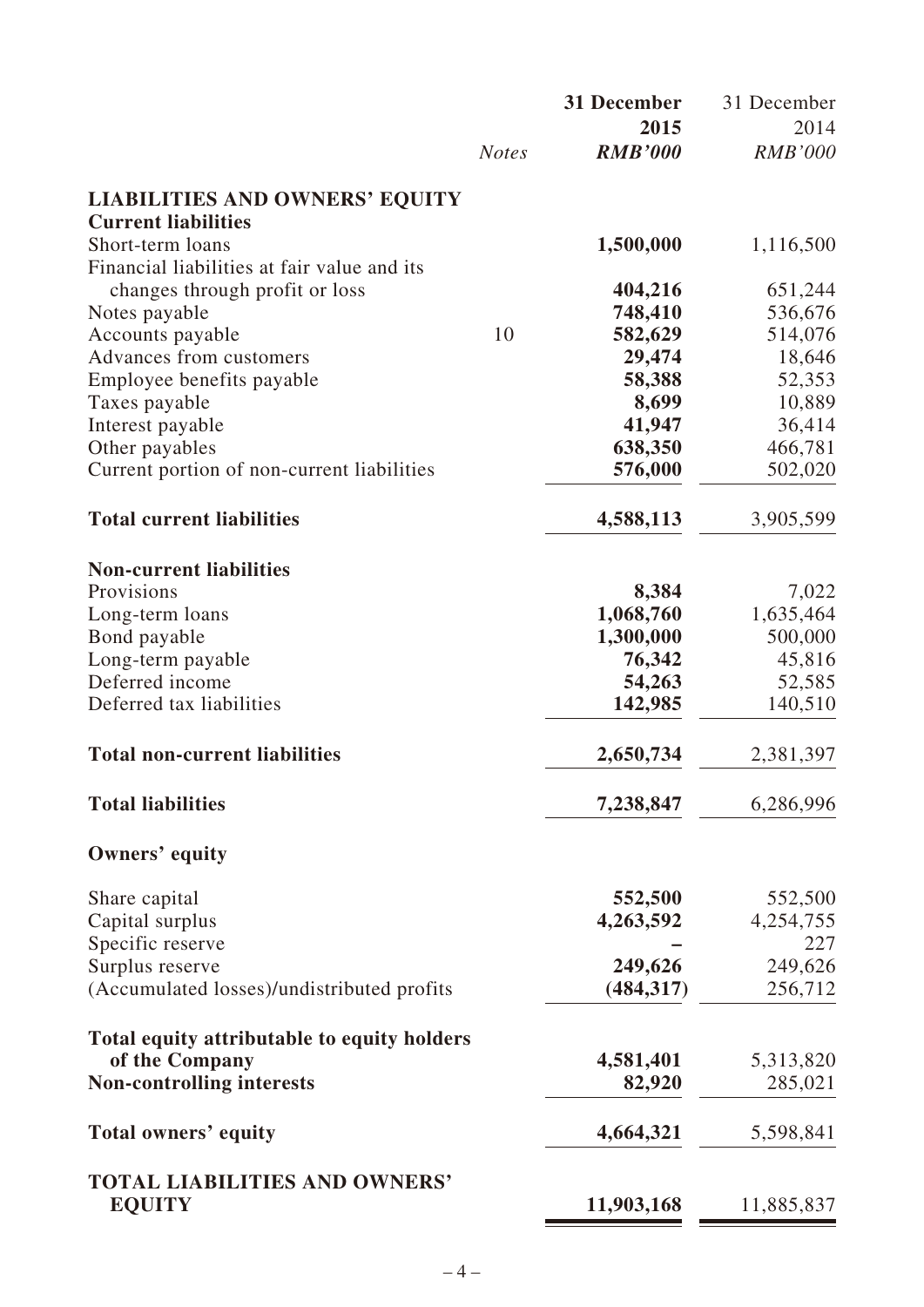#### **NOTES TO CONSOLIDATED FINANCIAL INFORMATION**

*For the year ended 31 December 2015*

### **1 BASIS OF PREPARATION AND CHANGES IN SIGNIFICANT ACCOUNTING POLICIES**

The financial statements have been prepared according to the Basic Standard of the Accounting Standards for Business Enterprises, the specific standards and other relevant regulations issued by the Ministry of Finance on and after 15 February 2006, thereafter (hereafter collectively referred to as "the Accounting Standard for Business Enterprises" or "**CAS**"), the Compilation Rules for Information Disclosure by Companies Offering Securities to the Public No. 15 – the General Provisions of Financial Reports issued by the China Securities and Regulatory Commission.

During the year ended 31 December 2015, the Group reported a net loss of RMB943.1 million, while its net loss attributable to owners and operating cash outflows amounted to RMB741.0 million and RMB146.0 million respectively. As at the same date, the Group's current liabilities exceeded its current assets by RMB391.5 million. Its current liabilities mainly included short-term bank loans and other borrowings of RMB1,904.1 million and long-term loan due within one year of RMB576.0 million. Meanwhile, the Group's cash and cash equivalents and restricted bank balances amounted to RMB506.1 million and RMB256.2 million respectively. The Group's financial performance and operating results for year ended 31 December 2015 was due to the sluggish market for nickel and copper which resulted in a huge loss of a significant subsidiary, Xinjiang Wuxin Copper Mining Co., Ltd. ("**Wuxin Copper**"). For the year ended 31 December 2015, the net loss of Wuxin Copper amounted to RMB593.1 million, while its current liabilities exceeded its current assets by RMB1,361.3 million as at the same date.

All of the above conditions indicate the existence of material uncertainties that may cast significant doubt over the Group's ability to continue as a going concern.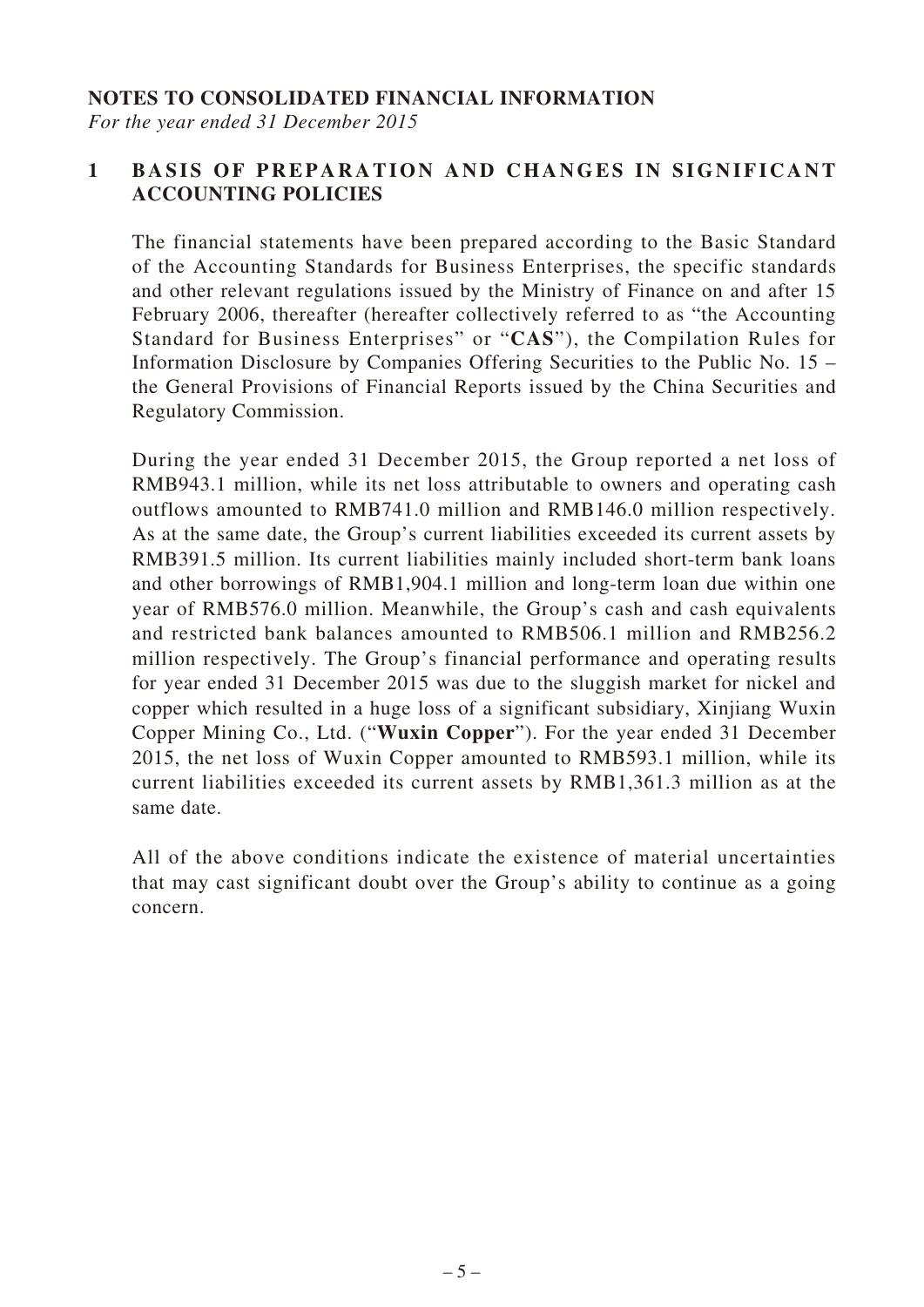In view of such circumstances, the directors of the Company and the Group's management have given due and careful consideration of the future liquidity and performance of the Group and its available sources of financing in the next twelve months from 31 December 2015 to assess whether the Group will have sufficient financial resources to continue operating as a going concern. The Group has implemented a number of measures to improve its financial position and alleviate its liquidity pressure, including:

- (i) As at 31 December 2015, the Group obtained a continuing financial support letter from its parent company, Xinjiang Non-ferrous Metal Industry (Group) Ltd. ("**Non-ferrous Group**") which indicates that it will provide financial supports to the Group as and when necessary in the coming twelve months;
- (ii) In March 2016, the Group has reached a binding agreement with Nonferrous Group to dispose of all the Group's 66% equity interests in Wuxin Copper at a consideration of the higher of RMB12 million or the value based on the audited net assets of Wuxin Copper as at 31 December 2015. Such a disposal is subject to the approvals of the shareholders of the Company at the shareholders' meeting. The management believes that the disposal of Wuxin Copper will be completed latest by the second half of 2016;
- (iii) Subsequent to 31 December 2015, the Group has secured new borrowings of RMB570.5 million. Furthermore, the Group is in the progress of negotiation with banks or other financial institutions to extend the existing short termloans and seek new loans. As the Group is an important enterprise in Xinjiang and has good credit history, the management believes that the Group will be able to obtain new bank and other borrowings when necessary; and
- (iv) The Group will enhance its inventory management by further reducing its inventory level of nickel and copper, and strengthen its collection of debtors to meet its cash flow demand. In addition, the Group will further control its operating expenses and capital expenditures.

The directors of the Company have reviewed the Group's cash flow projections prepared by management, which covered a period of not less than twelve months from 31 December 2015. In the opinion of the directors, in light of the above, the Group will have sufficient working capital to meet its working capital requirements for operation and repayment of debts as and when they fall due in the coming twelve months from 31 December 2015. Accordingly, the directors consider that it is appropriate to prepare the consolidated financial statements on a going concern basis.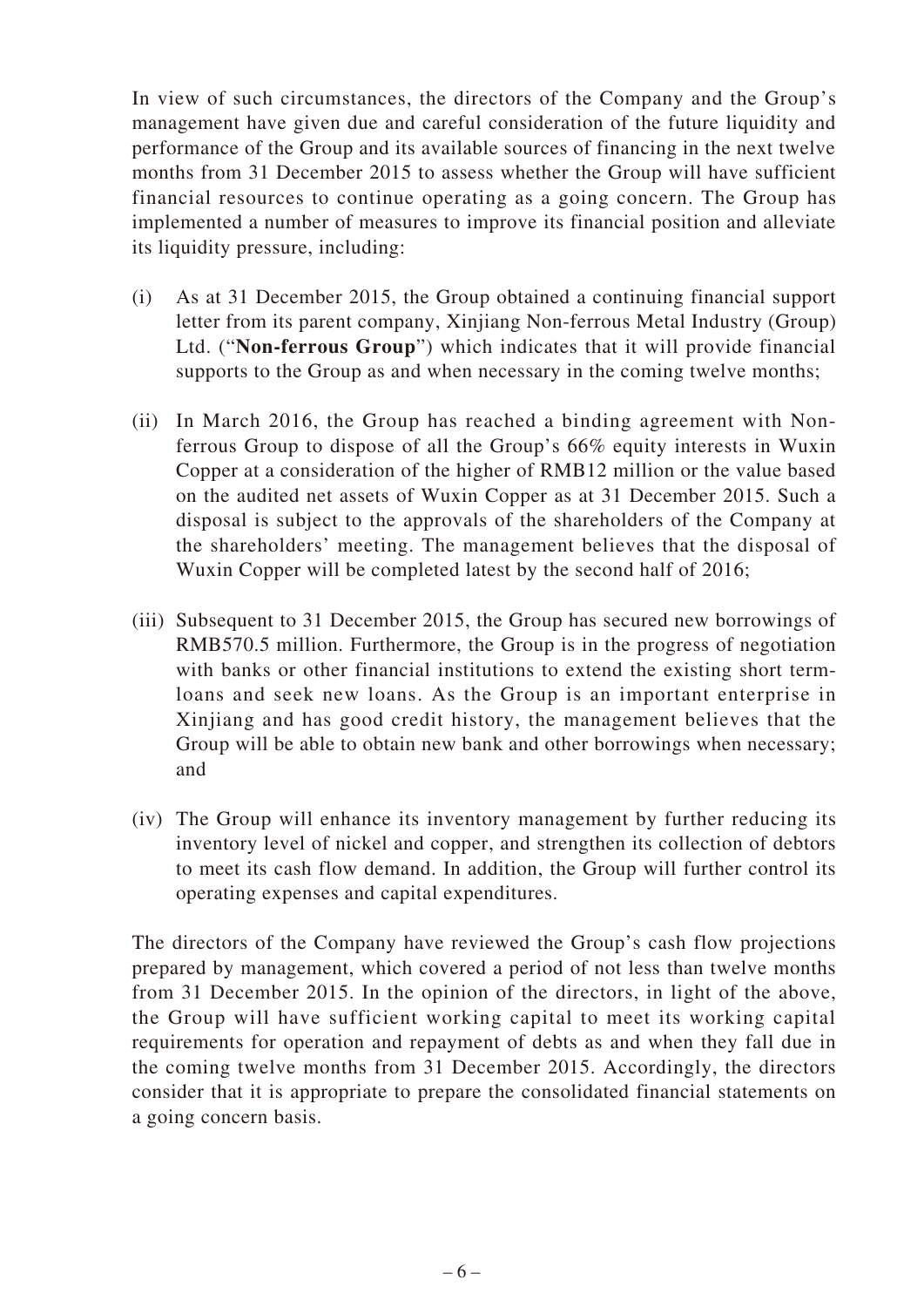Notwithstanding the above, significant uncertainties exist as to whether the Group is able to achieve its plans and measures as described above. Whether the Group will be able to continue as a going concern would depend upon whether: (i) Nonferrous Group has sufficient financial resources to provide financial supports to the Group as and when needed; (ii) The disposal of the Group's equity interests in Wuxin Copper will be approved by the shareholders of the Company at the shareholders' meeting, and completed latest by the second half of 2016; (iii) The Group will be able to timely renew its existing bank borrowings and secure new bank and other borrowings at terms acceptable to the Group; and (iv) The Group will be able to successfully generate sufficient working capital by way of reducing inventory, collecting debtors and controlling its operating expenses and capital expenditures. Should the Group be unable to operate as a going concern, adjustments would have to be made to reduce the carrying values of the Group's assets to their recoverable amounts, to provide for financial liabilities which might arise and to reclassify non-current assets and non-current liabilities as current assets and current liabilities. The effect of these adjustments has not been reflected in the consolidated financial statements.

#### **New Hong Kong Companies Ordinance (Cap. 622)**

The requirements of Part 9 "Accounts and Audit" of the new Companies Ordinance (Cap. 622) come into operation during the financial year, as a result, there are changes correspondingly to presentation and disclosures of certain information in the consolidated financial statements.

The financial information relating to the years ended 31 December 2015 and 2014 included in the preliminary announcement of annual results 2015 do not constitute the Company's statutory annual consolidated financial statements for those years but is derived from those financial statements. Further information relating to these statutory financial statements required to be disclosed in accordance with section 436 of the Companies Ordinance (Cap. 622) is as follows:

The Company has delivered the financial statements for the year ended 31 December 2014 to the Registrar of Companies as required by section 622(3) of, and Part 3 of Schedule 6 to, the Companies Ordinance (Cap. 622) and will deliver the financial statements for the year ended 31 December 2015 in due course. The Company's auditor has reported on the financial statements of the Group for both years. The opinion of auditor's report for year ended 31 December 2014 and 2015 was unqualified and unqualified with emphasis of matter respectively, and did not contain a statement under sections 406(2), 407(2) or (3) of the Companies Ordinance.

Except as disclosed above, there are no other significant changes in the accounting policies adopted for the preparation of these financial statements comparing with those adopted for the preparation of the financial statements for the year ended 31 December 2014.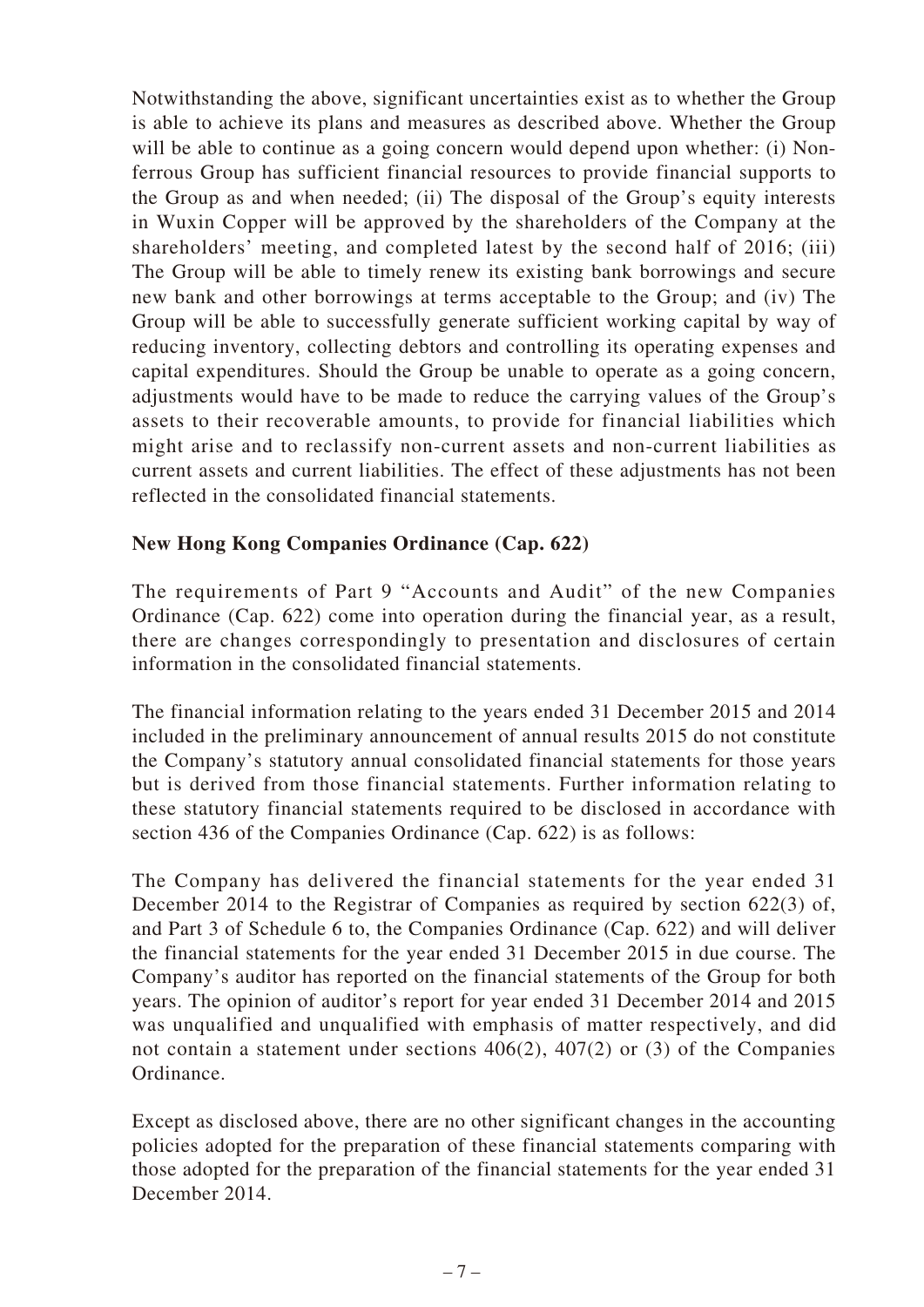#### **2 SEGMENT INFORMATION**

The Group are engaged in the mining, ore processing, smelting, refining and sales of nickel, copper and other non-ferrous metal products. Based on the Group's internal organisational structure, management requirements, internal reporting policies, and the segment reporting requirements stipulated by No. 3 Interpretation of CAS, management of the Group considers the Group itself is one operating segment.

For each of the years ended 31 December 2015 and 2014, the Group's sales were conducted in China and the Group's assets and liabilities were in China.

For the year ended 31 December 2015, revenue of top three customers of the Group accounted for 22%, 15% and 8% of the total revenue of the Group respectively (2014: 12%, 11% and 8%).

#### **3 REVENUE AND COST OF SALES**

Revenue and cost of sales recognised during each of the years ended 31 December 2014 and 2015 are analysed as follows:

|                                                   | <b>Year ended 31 December</b> |                |
|---------------------------------------------------|-------------------------------|----------------|
|                                                   | 2015                          | 2014           |
|                                                   | <b>RMB'000</b>                | <b>RMB'000</b> |
| Revenue from main operation ( <i>Note</i> $(a)$ ) | 2,602,435                     | 3,326,318      |
| Revenue from other operation                      | 83,442                        | 66,106         |
|                                                   | 2,685,877                     | 3,392,424      |
| Cost of sales from main operation                 | 2,849,366                     | 2,945,721      |
| Cost of sales from other operation                | 42,212                        | 36,290         |
|                                                   | 2,891,578                     | 2,982,011      |

#### **(a) Revenue from main operation**

|                |                | <b>Year ended 31 December</b> |  |
|----------------|----------------|-------------------------------|--|
|                | 2015           | 2014                          |  |
|                | <b>RMB'000</b> | <i>RMB'000</i>                |  |
| Nickel cathode | 160,761        | 1,541,849                     |  |
| Copper cathode | 2,096,137      | 1,554,838                     |  |
| Others         | 345,537        | 229,631                       |  |
|                | 2,602,435      | 3,326,318                     |  |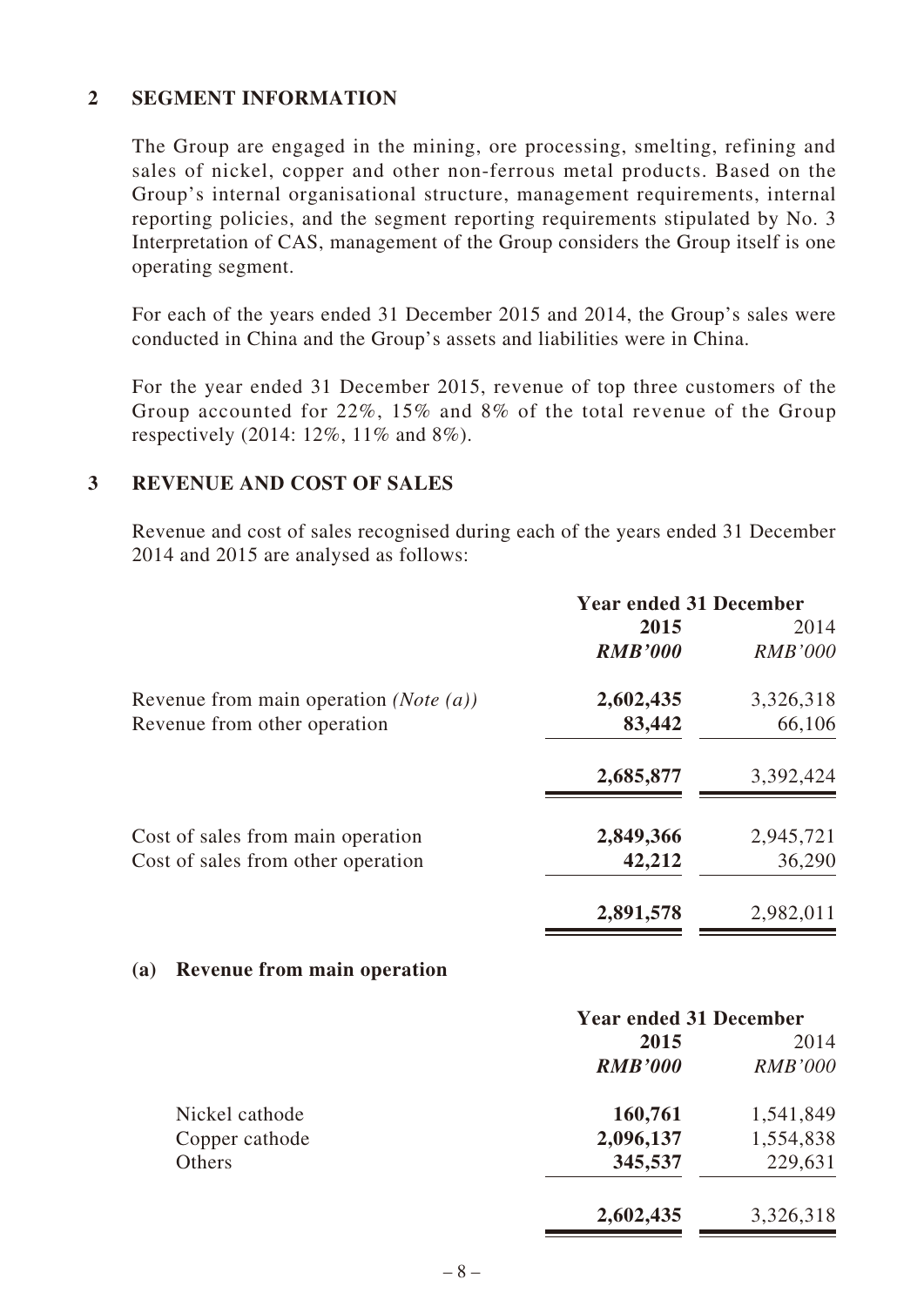# **4 TOTAL PROFIT/(LOSS)**

The following items have been charged/(credited) to the total profit/(loss):

|                                                                 | <b>Year ended 31 December</b> |                |
|-----------------------------------------------------------------|-------------------------------|----------------|
|                                                                 | 2015                          | 2014           |
|                                                                 | <b>RMB'000</b>                | <b>RMB'000</b> |
| Depreciation                                                    | 288,755                       | 192,849        |
| Amortisation                                                    | 18,535                        | 18,095         |
| Directors' remuneration                                         | 2,161                         | 1,966          |
| Government grants (Note $(a)$ )                                 | (4,809)                       | (6,228)        |
| Gains on disposal of fixed assets (Note $(a)$ )                 | (85)                          | (272)          |
| Donations ( <i>Note</i> $(b)$ )                                 | 514                           | 162            |
| Losses on disposal of fixed assets ( <i>Note</i> $(b)$ )        | 94                            | 573            |
| Assets impairment losses/(reversal) (Note (c))                  | 298,203                       | (1,874)        |
| Losses/(Gains) on the changes in fair value                     |                               |                |
| (Note (d))                                                      | 1,275                         | (7,460)        |
| Investment losses ( <i>Note</i> $(e)$ )                         | 14                            | 13,273         |
| Auditors' remuneration                                          | 2,210                         | 2,180          |
| Including: non-audit services                                   | 30                            |                |
| Mineral resource compensation fees                              | 11,982                        | 14,510         |
| The items were included under non-<br>(a)                       |                               |                |
| operating income.                                               |                               |                |
| The items were included under non-<br>(b)<br>operating expense. |                               |                |
| Asset impairment losses/(reversal)<br>(c)                       |                               |                |
| Provision for decline in value of<br>inventories                | 298,180                       | 11,293         |
| Reversal of provision in value of                               |                               |                |
| inventories                                                     |                               | (13, 497)      |
| Provision for bad debts – net                                   | 23                            | 330            |
|                                                                 |                               |                |
|                                                                 | 298,203                       | (1,874)        |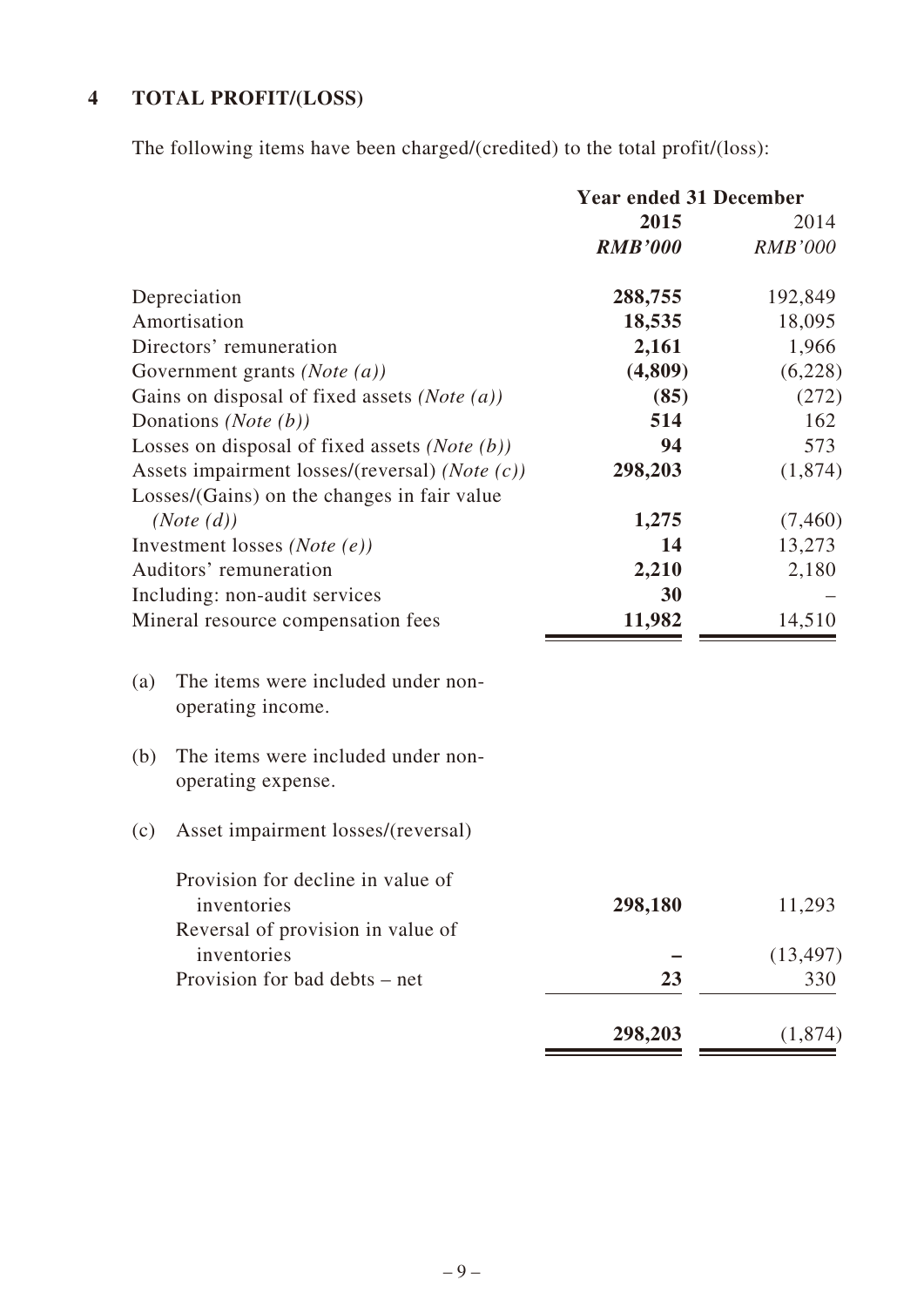|     |                                                                                            | <b>Year ended 31 December</b> |                |
|-----|--------------------------------------------------------------------------------------------|-------------------------------|----------------|
|     |                                                                                            | 2015                          | 2014           |
|     |                                                                                            | <b>RMB'000</b>                | <b>RMB'000</b> |
| (d) | Losses/(Gains) on the changes in fair<br>value                                             |                               |                |
|     | Losses on changes in fair value of<br>the gold lease and the corresponding                 |                               |                |
|     | futures contract                                                                           | 1,182                         |                |
|     | Losses/(Gains) on changes in fair value<br>of futures contract                             | 93                            | (7,460)        |
|     |                                                                                            | 1,275                         | (7,460)        |
| (e) | Investment losses                                                                          |                               |                |
|     | Losses/(Income) from a joint-venture<br>under equity method<br>Unrealised net loss between | 13,792                        | (7,589)        |
|     | the joint-venture and the Group                                                            | (6,685)                       | (2,278)        |
|     | (Income)/Losses resulted from<br>closing out of future contracts                           | (7,093)                       | 23,140         |
|     |                                                                                            | 14                            | 13,273         |

Investment (income)/losses were all from non-listed investments.

# **5 FINANCIAL EXPENSES – NET**

| 2015           | 2014           |
|----------------|----------------|
| <b>RMB'000</b> | <b>RMB'000</b> |
| 261,494        | 294,351        |
| (27, 912)      | (126,097)      |
| (16,745)       | (9,614)        |
| 8,670          | 3,420          |
| 5,847          | 4,079          |
| 8,243          | 3,800          |
| 1,049          | (2,684)        |
| 240,646        | 167,254        |
|                |                |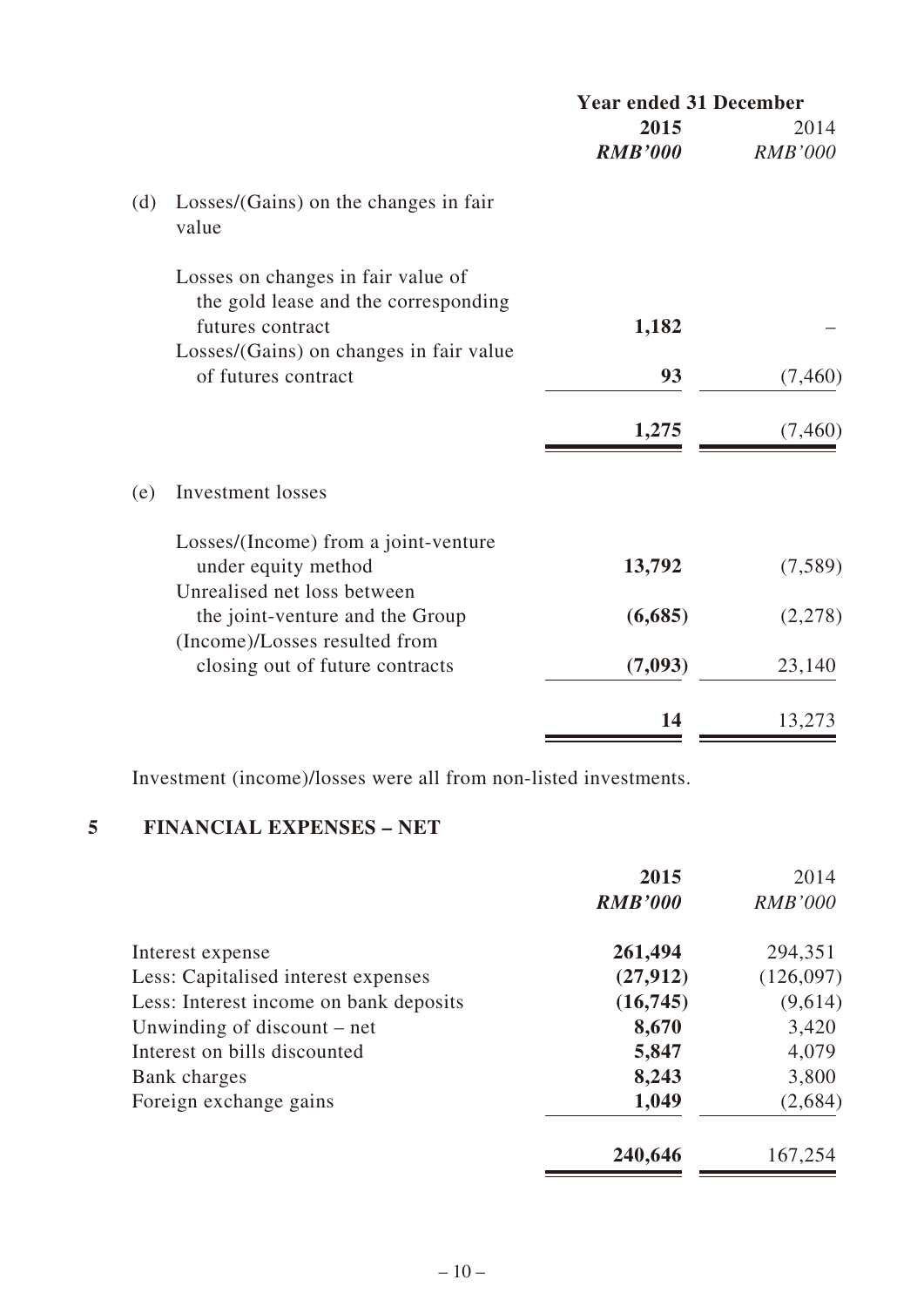#### **6 INCOME TAX (CREDIT)/EXPENSES**

|                     | <b>Year ended 31 December</b> |                |
|---------------------|-------------------------------|----------------|
|                     | 2015                          | 2014           |
|                     | <b>RMB'000</b>                | <i>RMB'000</i> |
| Current income tax  | (972)                         | 19,449         |
| Deferred income tax | (55,308)                      | (350)          |
|                     | (56, 280)                     | 19,099         |
|                     |                               |                |

The Group applies the PRC Corporate Income Tax Law as passed by the National People's Congress on 16 March 2007. The corporate income tax rate is 25%.

In 2015, the Company and certain of its subsidiaries obtained preferential treatment and the recognition that their business are within the category of Encouraged Industries by the Committee of Economics and Information in the local region of Xinjiang, and their applicable rates for corporate income tax, after communication with local tax authorities, are as follows:

- (a) The Company, including Fukang Refinery Branch\* calculated and paid corporate income tax using the preferential rate of 15% (2014: 15%).
- (b) Xinjiang Yakesi\* calculated and paid income tax using the preferential rate of 15% (2014: 15%).
- (c) Hami Jubao\* calculated and paid income tax using the preferential rate of 15% (2014: 15%).
- (d) Kalatongke Mining\* calculated and paid income tax using the preferential rate of 15% (2014: 15%).
- (e) Pursuant to the Circular on Granting Tax Credit and Exemption relating to Enterprise Income Tax on the Small-Scaled Minimal Profit Enterprise issued by the State Administration of Taxation, from 1 January 2015 to 31 December 2017, the taxable income of Xinjiang Mengxi Mining Company Limited is reduced to 50% of its total income, and the applicable enterprise income tax rate is 20% (2014: 25%).

\* *As defined in Business Review below*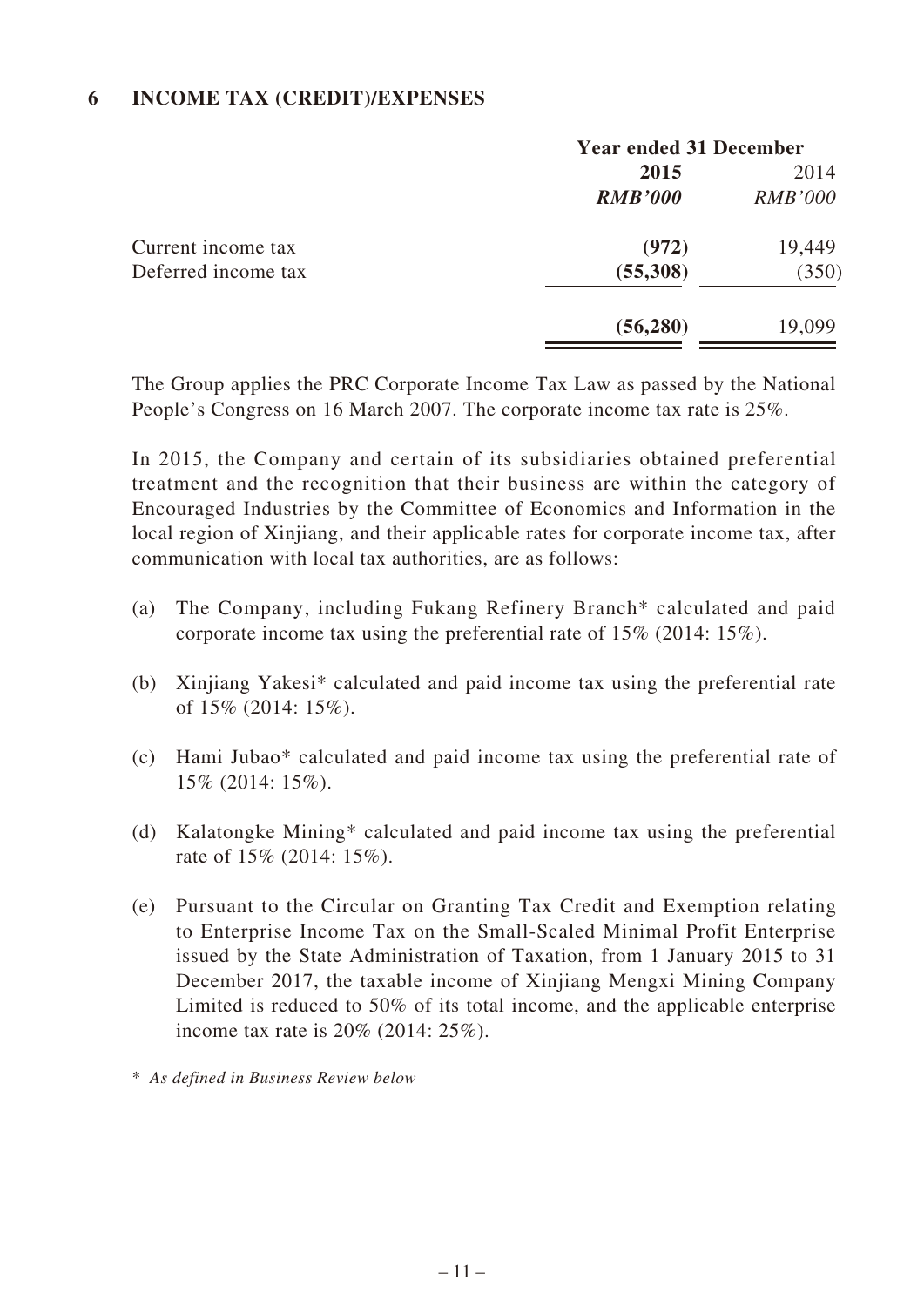Other subsidiaries and Shanghai Sales Branch of the Company are subject to corporate income tax rate of 25% in 2015 (2014: 25%).

The reconciliation from income tax calculated based on the applicable tax rates and total (loss)/profit presented in the consolidated income statements to the income tax expenses is listed below:

|                                                 | <b>Year ended 31 December</b> |                |
|-------------------------------------------------|-------------------------------|----------------|
|                                                 | 2015                          | 2014           |
|                                                 | <b>RMB'000</b>                | <b>RMB'000</b> |
| Total consolidated (loss)/profit                | (999, 410)                    | 31,847         |
| Income tax expenses calculated at               |                               |                |
| applicable tax rate of $25\%$                   | (249, 852)                    | 7,962          |
| Effect of tax reductions                        | 39,005                        | (25,594)       |
| Effect of change in the tax rates               |                               | (15, 164)      |
| Income not subject to tax                       | (4)                           | (1,525)        |
| Expenses not deductible for tax purposes        | 2,931                         | 2,285          |
| Deductible temporary differences and            |                               |                |
| deductible losses for which no deferred         |                               |                |
| tax assets were recognised                      | 148,803                       | 47,502         |
| Clearance differences in respect of prior years | 2,837                         | 3,633          |
| Income tax expenses                             | (56, 280)                     | 19,099         |

#### **7 (LOSS)/EARNINGS PER SHARE**

|                                                | <b>Year ended 31 December</b> |                |
|------------------------------------------------|-------------------------------|----------------|
|                                                | 2015                          | 2014           |
|                                                | <b>RMB'000</b>                | <b>RMB'000</b> |
| Consolidated net (loss)/profit attributable to |                               |                |
| equity holders of the Company (RMB'000)        | (741, 029)                    | 77,762         |
| Weighted average number of ordinary shares     |                               |                |
| in issue of the Company <i>(in thousand)</i>   | 2,210,000                     | 2,210,000      |
| Basic and diluted                              |                               |                |
| $(\text{loss})$ /earnings per share $(RMB)$    | (0.335)                       | 0.035          |

Diluted (loss)/earnings per share is equal to basic (loss)/earnings per share as there was no dilutive potential share outstanding for all years presented.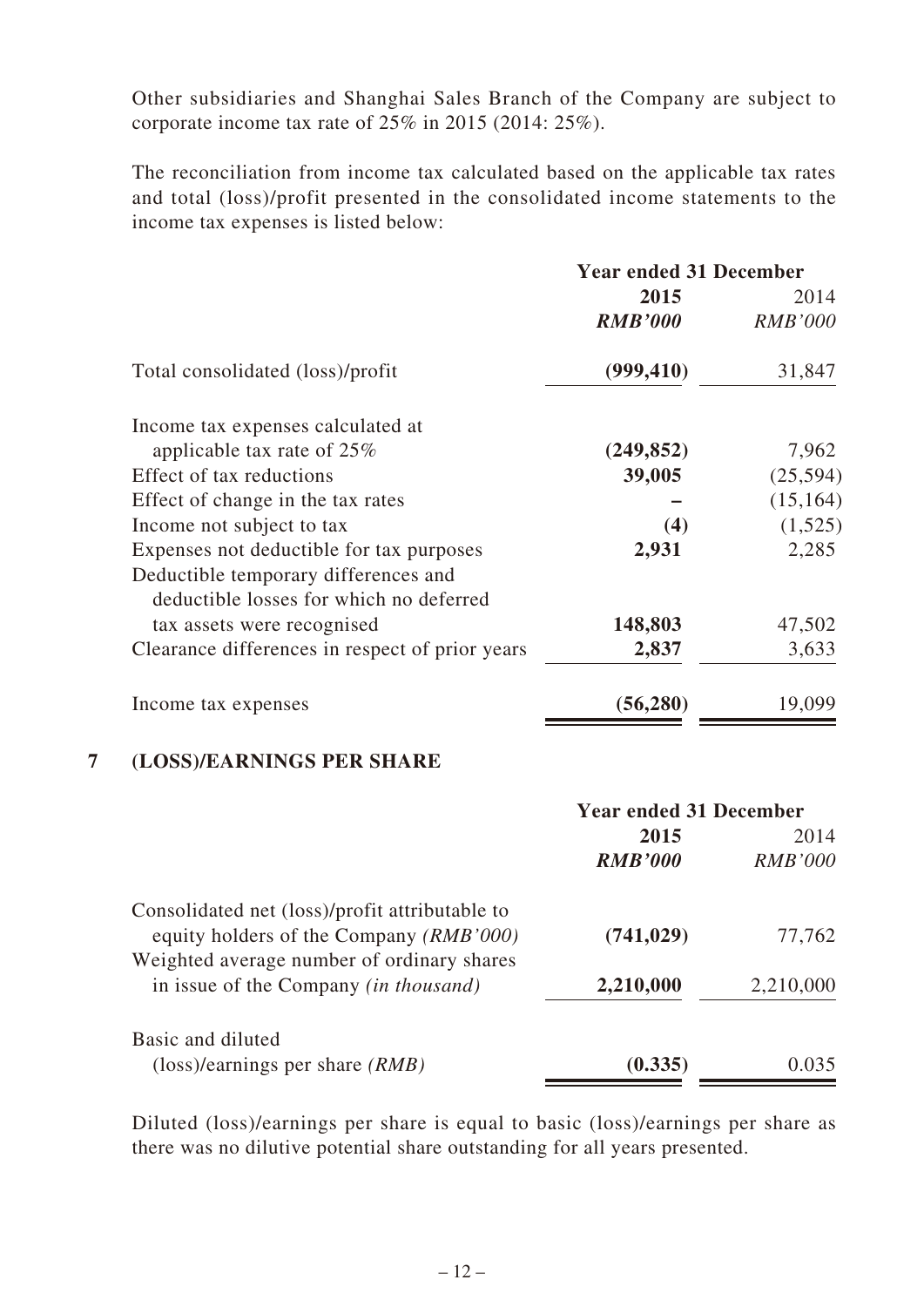#### **8 PROPOSED FINAL DIVIDENDS**

The Board does not recommend any payment of a final dividend by the Company for the year ended 31 December 2015 which will be submitted at the Annual General Meeting on 27 May 2016 for approval.

|                         |                | <b>Year ended 31 December</b> |  |
|-------------------------|----------------|-------------------------------|--|
|                         | 2015           | 2014                          |  |
|                         | <b>RMB'000</b> | RMB'000                       |  |
| Proposed final dividend | <b>Nil</b>     | Nil                           |  |

# **9 ACCOUNTS RECEIVABLE AND NOTES RECEIVABLE**

|                                                     | As at 31 December |                |
|-----------------------------------------------------|-------------------|----------------|
|                                                     | 2015              | 2014           |
|                                                     | <b>RMB'000</b>    | <i>RMB'000</i> |
| Accounts receivable <i>(Note (a), (b))</i>          | 119,254           | 91,164         |
| Less: provision for bad debts ( <i>Note</i> $(d)$ ) | (3,926)           | (3,905)        |
|                                                     | 115,328           | 87,259         |
| Notes receivable <i>(Note <math>(c)</math>)</i>     | 47,574            | 228,981        |

#### *Notes*:

(a) Accounts receivable are analysed as follows:

|                            |                | As at 31 December |  |
|----------------------------|----------------|-------------------|--|
|                            | 2015           | 2014              |  |
|                            | <b>RMB'000</b> | <b>RMB'000</b>    |  |
| Accounts receivables       |                |                   |  |
| - Related parties          | 1,489          | 3,437             |  |
| - Third parties            | 117,765        | 87,727            |  |
| Accounts receivable, gross | 119,254        | 91,164            |  |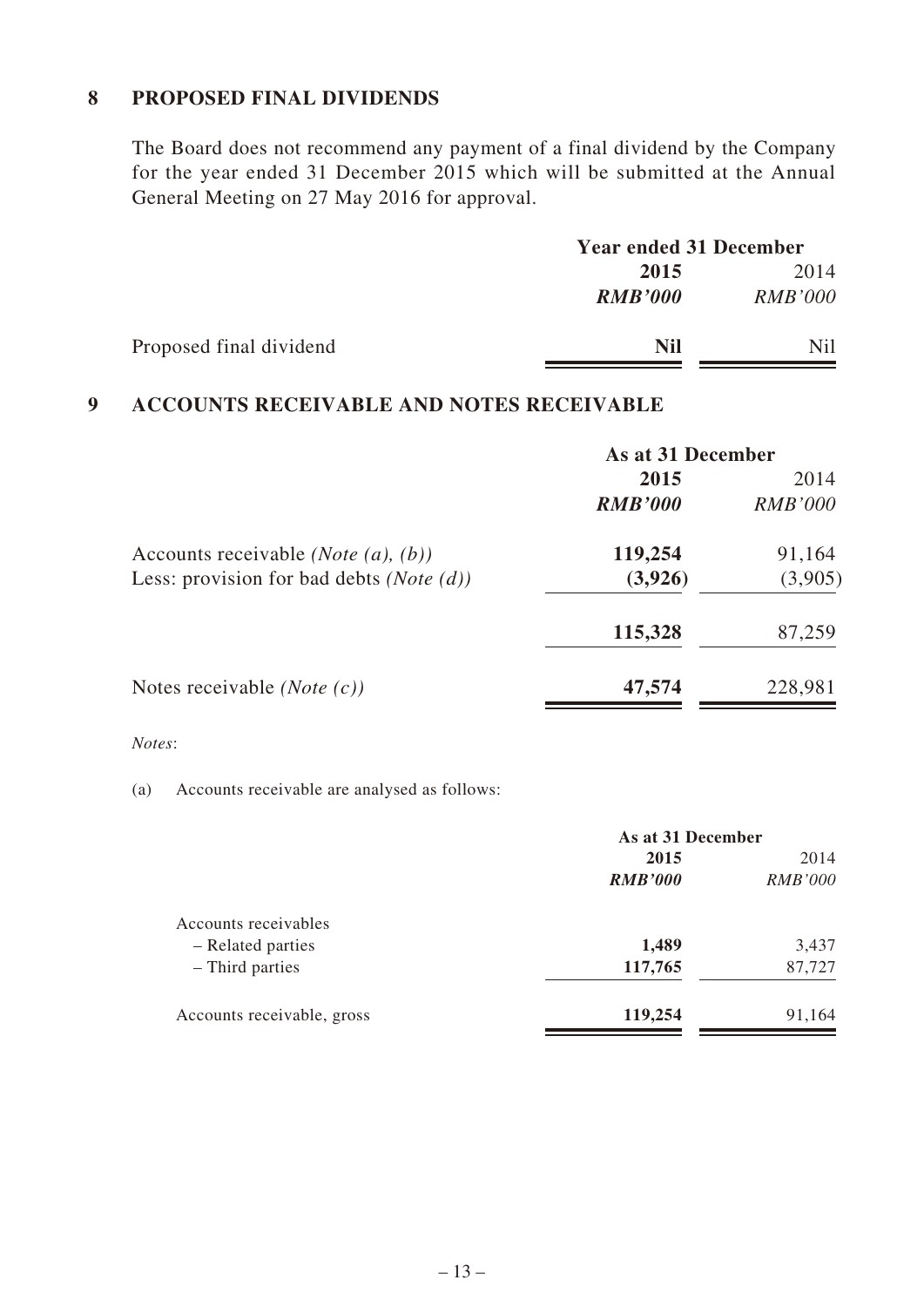Ageing analysis of the gross accounts receivable at the respective balance sheet dates is as follows:

|                     | As at 31 December |                |
|---------------------|-------------------|----------------|
|                     | 2015              |                |
|                     | <b>RMB'000</b>    | <b>RMB'000</b> |
| Within one year     | 112,183           | 86,102         |
| One to two years    | 2,909             | 203            |
| Two to three years  | 107               | 721            |
| Three to four years | 75                | 1,025          |
| Four to five years  | 867               | 193            |
| Over five years     | 3,113             | 2,920          |
|                     | 119,254           | 91,164         |

- (b) The credit terms of accounts receivable are not exceeding 180 days. At year end, management of the Group assessed the recoverability of accounts receivable on individual customer basis and made adequate bad debt provision accordingly. As at 31 December 2015, accounts receivable of RMB32,623 thousand (31 December 2014: RMB331 thousand) were past due but not impaired.
- (c) Notes receivable are all bank acceptance notes, and all the notes receivable will be matured within 180 days.
- (d) The movements of provision for bad debts of accounts receivable are as follows:

|                         | 2015<br><b>RMB'000</b> | 2014<br><b>RMB'000</b> |
|-------------------------|------------------------|------------------------|
| At 1 January            | 3,904                  | 3,575                  |
| Provision for bad debts | 22                     | 329                    |
| At 31 December          | 3,926                  | 3,904                  |

The provision for bad debts of accounts receivable have been included under "asset impairment losses" in the consolidated income statement.

- (e) The carrying amounts of accounts and notes receivable approximate their fair values.
- (f) All accounts and notes receivable are denominated in RMB.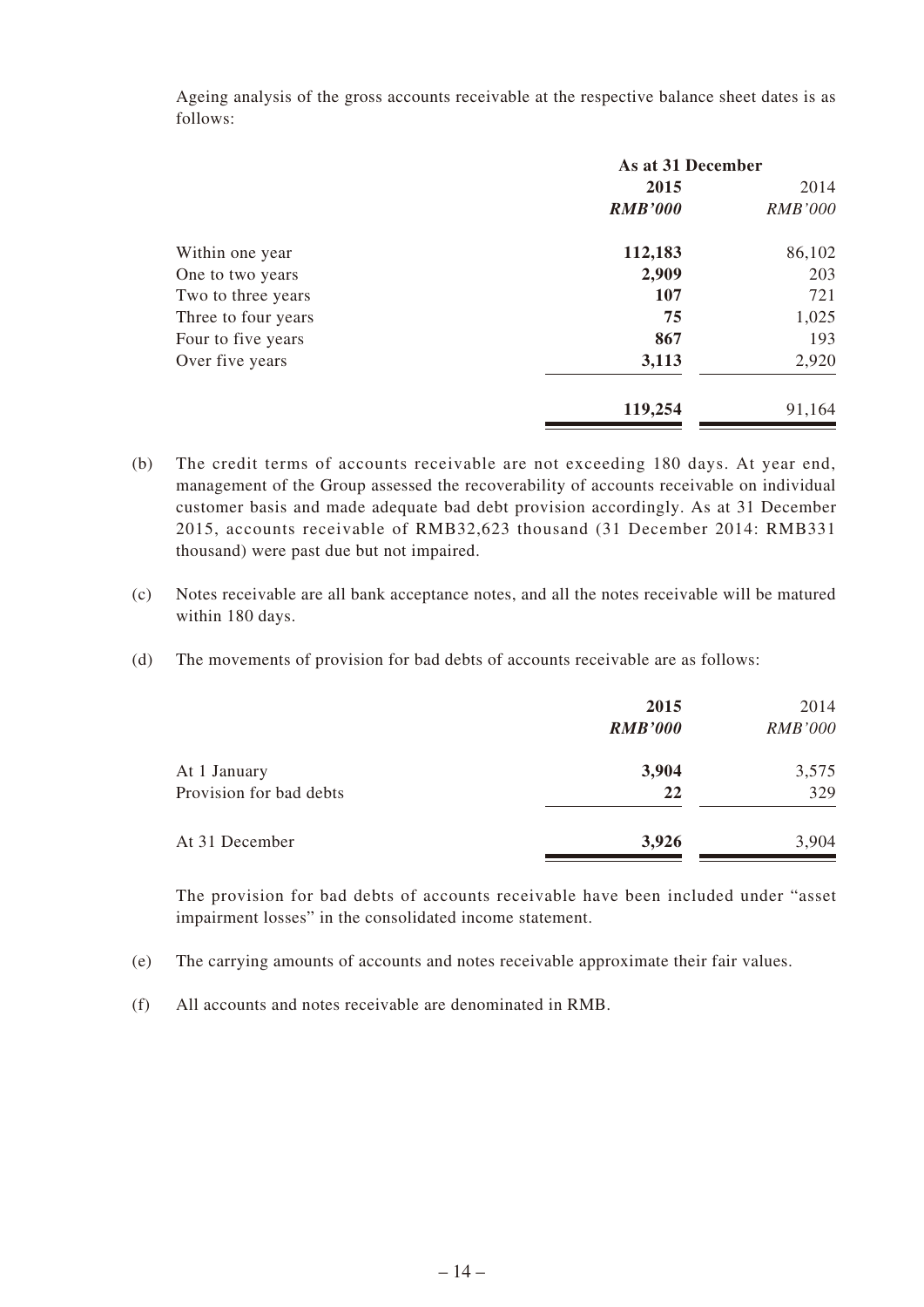# **10 ACCOUNTS PAYABLE**

|                   | As at 31 December |                |
|-------------------|-------------------|----------------|
|                   | 2015              | 2014           |
|                   | <b>RMB'000</b>    | <b>RMB'000</b> |
| Accounts payable  |                   |                |
| - Related parties | 102,334           | 53,841         |
| - Third parties   | 480,295           | 460,235        |
|                   | 582,629           | 514,076        |

Aging analysis of accounts payable at the respective balance sheet dates is as follows:

|                     | As at 31 December |                |
|---------------------|-------------------|----------------|
|                     | 2015              | 2014           |
|                     | <b>RMB'000</b>    | <b>RMB'000</b> |
| Within three months | 479,816           | 456,440        |
| Three to six months | 56,584            | 26,704         |
| Over six months     | 46,229            | 30,932         |
|                     | 582,629           | 514,076        |

# **11 NET CURRENT (LIABILITIES)/ASSETS**

|                                  | 31 December    | 31 December    |
|----------------------------------|----------------|----------------|
|                                  | 2015           | 2014           |
|                                  | <b>RMB'000</b> | <i>RMB'000</i> |
| Current assets                   | 4,196,641      | 4,235,882      |
| Less: Current liabilities        | (4,588,113)    | (3,905,599)    |
| Net current (liabilities)/assets | (391, 472)     | 330,283        |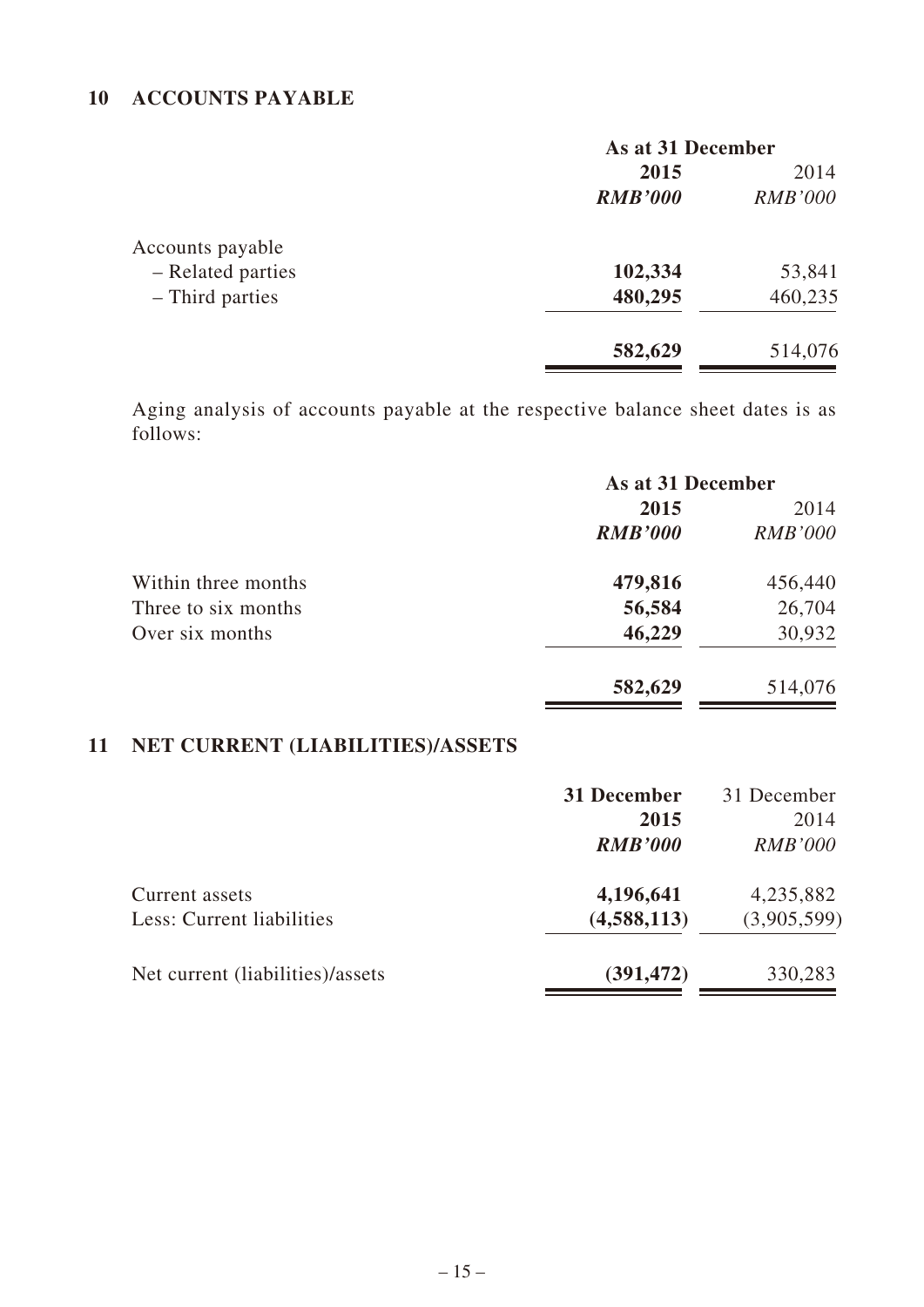#### **12 TOTAL ASSETS LESS CURRENT LIABILITIES**

|                                       | 31 December    | 31 December    |
|---------------------------------------|----------------|----------------|
|                                       | 2015           | 2014           |
|                                       | <b>RMB'000</b> | <i>RMB'000</i> |
| Total assets                          | 11,903,168     | 11,885,837     |
| Less: Current liabilities             | (4,588,113)    | (3,905,599)    |
| Total assets less current liabilities | 7,315,055      | 7,980,238      |

# **EXTRACT OF INDEPENDENT AUDITOR's REPORT ON THE GROUP's CONSOLIDATED FINANCIAL STATEMENTS FOR THE YEAR ENDED 31 DECEMBER 2015**

"Opinion

In our opinion, the accompanying financial statements present fairly, in all material respects, the consolidated and company's financial position of the Company as at 31 December 2015, and their financial performance and cash flows for the year then ended in accordance with the requirements of Accounting Standards for Business Enterprises.

Emphasis of matter

We draw your attention to Note 2 (1) to the consolidated financial statements, which states that the Company and its subsidiaries (hereinafter "the Group") reported a net loss of RMB943,130,017.53 and operating cash outflows of RMB146,044,612.02 during the year ended 31 December 2015. As at the same date, the Group's current liabilities exceeded its current assets by RMB391,472,438.49. Such conditions, along with other matters as described in Note 2 (1) to the consolidated financial statements, indicate the existence of a material uncertainty that may cast significant doubt about the Group's ability to continue as a going concern. Our opinion is not qualified in respect of this matter."

#### **MARKET OVERVIEW**

As generally known, under the influence of economic structural adjustments and the slowdown of the growth in the PRC and the weak global economic recovery, in 2015, international and domestic nickel cathode and copper cathode were oversupplied with an increasing inventory in a market condition which the prices were swinging lower and constantly decreasing.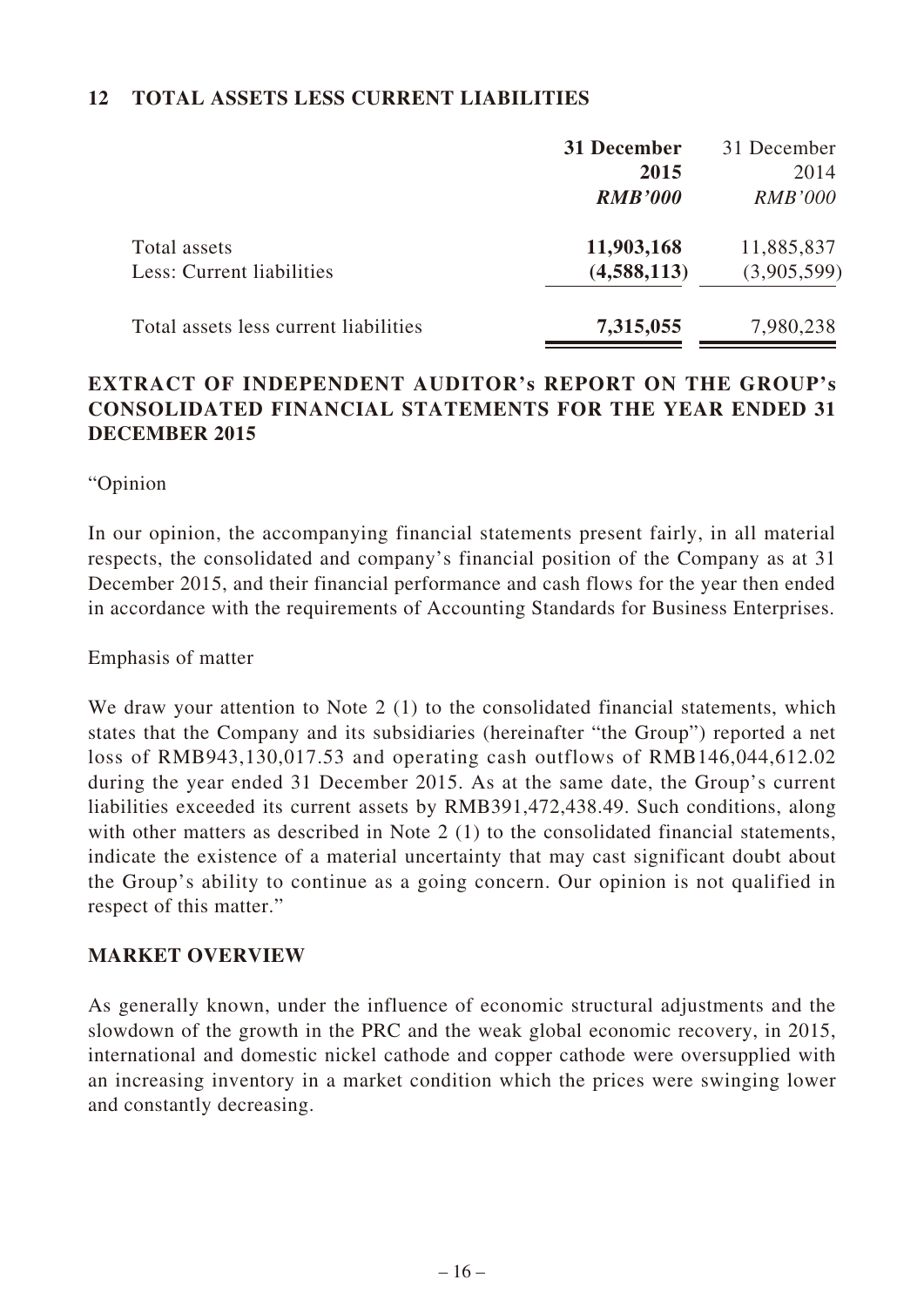In 2015, the average three-month future price of nickel cathode in London Metal Exchange ("LME") was US\$11,867 per tonne, representing a decrease of 30.0% as compared to 2014, and the average three-month future price of copper cathode was US\$5,482 per tonne, representing a decrease of 19.6% as compared to that in 2014.

In 2015, the average spot price (including tax) of nickel cathode in Shanghai Yangtze River Non-ferrous Metals Spot Market was RMB89,455 per tonne, representing a decrease of 22.6% as compared to that in 2014, and the average spot price (including tax) of copper cathode was RMB40,852 per tonne, representing a decrease of 16.9% as compared to that in 2014.

The trends of domestic price of nickel cathode and copper cathode were generally in line with the international market in 2015.

# **INDUSTRY POSITION**

The Group is a mining company principally engaged in the mining, ore processing, smelting and refining of nickel cathode products and other non-ferrous metals, (namely, copper, cobalt, gold, silver, platinum and palladium). According to the statistics of China Non-ferrous Metals Industry Association, the total domestic output of nickel for the year of 2015 amounted to 232,100 tonnes, representing a decrease of 6.0% as compared to that in 2014. With an output of 11,618 tonnes of nickel cathode for the year of 2015, the Group remains the second largest domestic manufacturer of nickel cathode produced with nickel sulfide resources.

# **BUSINESS REVIEW**

# **Production and Operation**

For the year of 2015, in order to cope with the adverse influence on enterprises caused by the swinging lower and continuously decreased market prices of international and domestic nickel cathode and copper cathode, the Group has taken a series of measures to lower product costs and expenditures as well as improve overall operation efficiency of the Company. Such measures included enhancing fundamentals of the corporate management, lifting technical-economic indicators in the production process, strictly controlling non-productive expenditures, improving infrastructure and technological renovation projects as well as fulfilling planned production volume and attaining stated targets through performing the craftsmanship adjustment and testing and commissioning as soon as possible. In the meantime, the Group intensified marketing analysis and research, and adopted marketing strategies of increasing inventory of finished products and controlling the sales volume of nickel cathode, which in turn achieved the goal to realize the sales of nickel cathode products with a relatively higher market price and enhanced the economic efficiency of the Group.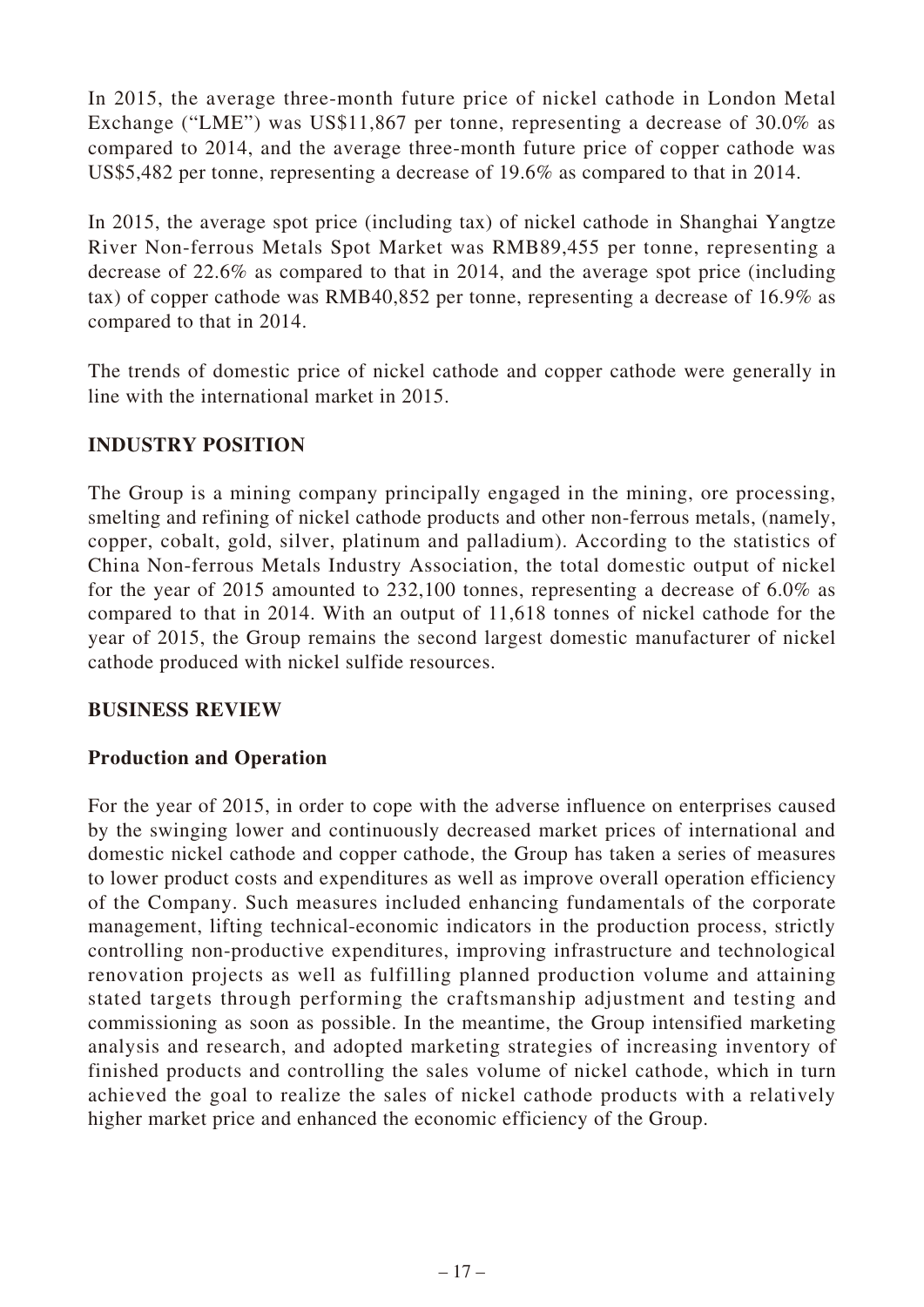For the year of 2015, the Group recorded a total nickel cathode output of 11,618 tonnes, representing an increase of 4.0% as compared to that in 2014. Total copper cathode output was 60,439 tonnes (among which, 10,001 tonnes of copper cathode was produced by Fukang Refinery of Xinjiang Xinxin Mining Industry Co., Ltd. ("**Fukang Refinery**"), 50,438 tonnes of copper cathode was produced by Wuxin Copper, representing an increase of 52.9% as compared to that in 2014.

For the year of 2015, the Group recorded total nickel cathode sales of 2,067 tonnes, representing a decrease of 86.2% as compared to that in 2014. Total copper cathode output was 60,532 tonnes, representing an increase of 62.0% as compared to that in 2014.

For the year of 2015, the Group recorded an average selling price of nickel cathode (tax exclusive) of RMB77,782 per tonne, representing a decrease of 24.2% as compared to 2014. Average selling price of copper cathode (tax exclusive) amounted to RMB34,629 per tonne, representing a decrease of 16.8% as compared to that in 2014.

For the year of 2015, the Group recorded an average cost of sales of nickel cathode of RMB86,180 per tonne, representing an increase of 6.8% as compared to that in 2014. The average cost of sales of copper cathode was RMB37,603 per tonne, representing a decrease of 5.9% as compared to that in 2014, of which Fukang Refinery recorded an average cost of sales for copper cathode of RMB27,234 per tonne, representing a decrease of 11.4% as compared to that in 2014, and Wuxin Copper recorded an average cost of sales for copper cathode of RMB39,917 per tonne representing a decrease of 4.7% as compared to that in 2014.

For the year of 2015, the Group achieved an operating revenue of RMB2,685.9 million, representing a decrease of 20.8% as compared to that in 2014, with a net loss of RMB943.1 million, as compared to a net profit of RMB12.7 million in 2014; a comprehensive loss attributable to shareholders of the Company amounted to RMB741.0 million, as compared to a consolidated profit attributable to shareholders of the Company of RMB77.8 million in 2014, and a loss per share (basic and diluted) of RMB0.335 as compared to an earnings per share (basic and diluted) of RMB0.035 in 2014.

Sales: For the year of 2015, the Group achieved revenue from principal businesses of RMB2,602.4 million, which comprised RMB160.8 million of sales revenue from nickel cathode, accounting for 6.2% of the revenue from principal businesses of the Group, and RMB2,096.1 million of sales revenue from copper cathode, accounting for 80.5% of the revenue from principal businesses of the Group. Other products (including copper concentrate, anode slime, electrolytic cobalt, gold, silver, platinum and palladium) achieved a sales revenue of RMB345.5 million, representing 13.3% anode laud, of the revenue from principal businesses of the Group.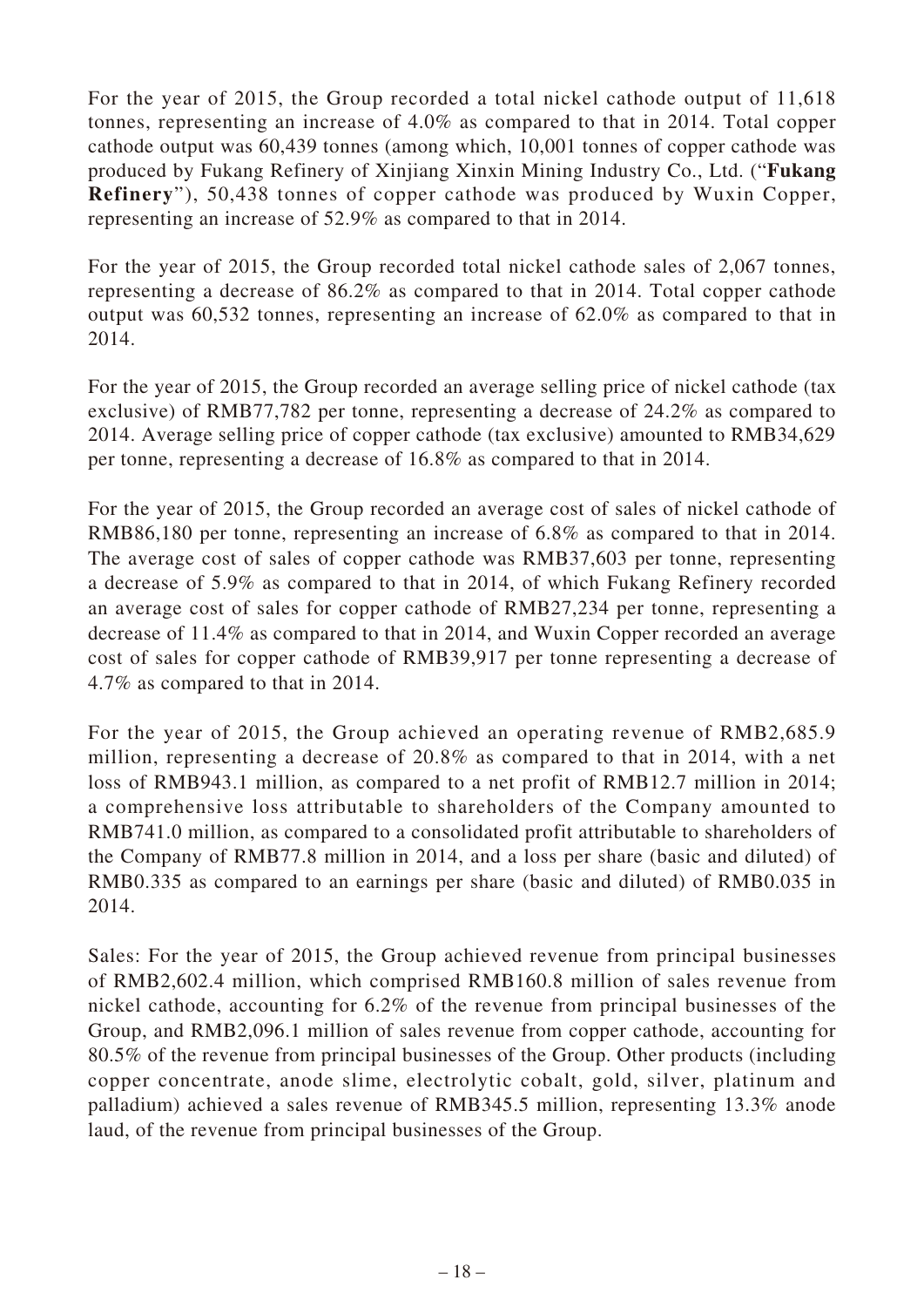The infrastructure projects of Wuxin Copper with an annual output of 100,000 tonnes of copper cathode was completed in June 2014 and put into trial production since then, but currently, the productivity and targets are yet to be achieved. Due to low efficiency of production process, rather high production costs and constant drop of market price of major products, a substantial loss was incurred to Wuxin Copper and net loss of RMB593.1 million was recorded for the year. In addition, under the adverse influence of the swinging lower and continuously decreased market prices of international and domestic nickel cathode and copper cathode, the operating capital of the Group, especially Wuxin Copper, was relatively insufficient and it was more difficult to carry out financing. Saved as the above, in 2015, the overall production and operation of the Group were stable, with no other material operation difficulties or operational problems.

# **Progress of Technological Renovation and Expansion Projects and Infrastructure Projects**

In 2015, the technological renovation and expansion projects and infrastructure projects carried out by the Group mainly included four technological renovation and infrastructure projects: the technological renovation and expansion project involving the enhancement of the mining, ore processing and smelting capacity of Kalatongke Mining, the technological renovation and expansion project involving the enhancement of the auxiliary facilities in Fukang Refinery to increase the refining capacity of nickel cathode and copper cathode and an additional production capacity of nickel cathode to 15,000 tonnes per year, the technological renovation and expansion project involving the additional mining and ore processing capacity of Xinjiang Yakesi, and the infrastructure project of Wuxin Copper involving an annual output of copper cathode of 100,000 tonnes. The technological renovation and expansion projects and the infrastructure projects of the Group proceeded smoothly as a whole in 2015 and the required progress of works was achieved on time during the Reporting Year. A total investment of RMB221.8 million has been made, mainly including:

In 2015, a total of RMB17.0 million was invested in the further enhancement of the technological renovation and capacity expansion project involving the daily mining of 3,400 tonnes, daily processing capacity of 3,000 tonnes as well as annual production capacity of water hardening and nickel matte of 8,000 tonnes of Kalatongke Mining.

In 2015, a total of RMB18.2 million was invested in the further enhancement of the technological renovation and capacity expansion project of enhancing the refining capacities of nickel cathode and copper cathode of the auxiliary facilities of Fukang Refinery, as well as for the preliminary works of the technological renovation and capacity expansion project of enhancing additional nickel cathode production capacity to 15,000 tonnes.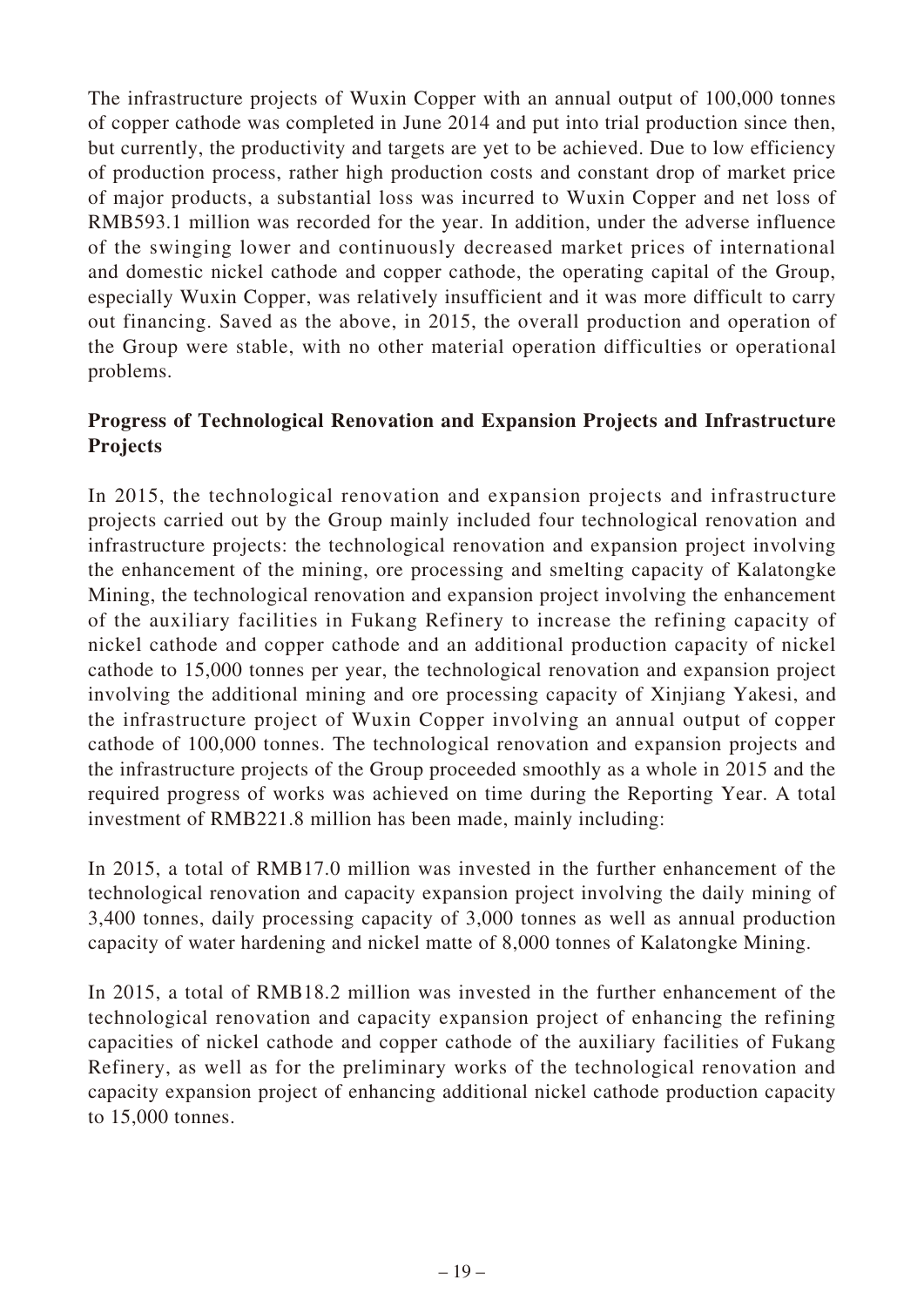As for the technological renovation and capacity expansion projects of Xinjiang Yakesi and Hami Jubao in relation to the addition of daily mining and ore processing capacity of 4,000 tonnes, a total investment of RMB128.8 million was made in 2015.

A total investment of RMB57.8 million was made in 2015 for the use on the enhancement of infrastructure project of Wuxin Copper with an annual output of 100,000 tonnes of copper cathode.

# **EQUITY INVESTMENTS AND DISPOSAL**

During the Year, there were no asset acquisition or disposal, merger or equity investments of the Company.

#### **FINANCIAL REVIEW**

#### **Operating Results**

In 2015, the revenue of the Group amounted to RMB2,685.9 million, representing a decrease of 20.8% as compared to RMB3,392.4 million in 2014; the comprehensive loss of the Group amounted to RMB943.1 million, as compared to the comprehensive income of the Group amounted to RMB12.7 million in 2014; the comprehensive loss attributable to shareholders of the Company amounted to RMB741.0 million, as compared to the comprehensive income attributable to shareholders of the Company amounted to RMB77.8 million in 2014. The significant decrease in the operating results in 2015 was primarily because (1) impacted by the continuous decrease in the international and Chinese market prices of nickel cathode and copper cathode, the average selling prices of the Group's primary products, nickel cathode and copper cathode, decreased by 24.2% and 16.8 % respectively, as compared to those in 2014; (2) the 100,000 tonnes of copper smelting operation of Wuxin Copper was established and commenced production in June 2014, but currently the quantity and quality of production were yet to be up to standard, the operating procedures of production was not efficient enough, and the production cost was still relatively high. (3) The making of provision for decline in value amounted to RMB298.2 million in 2015.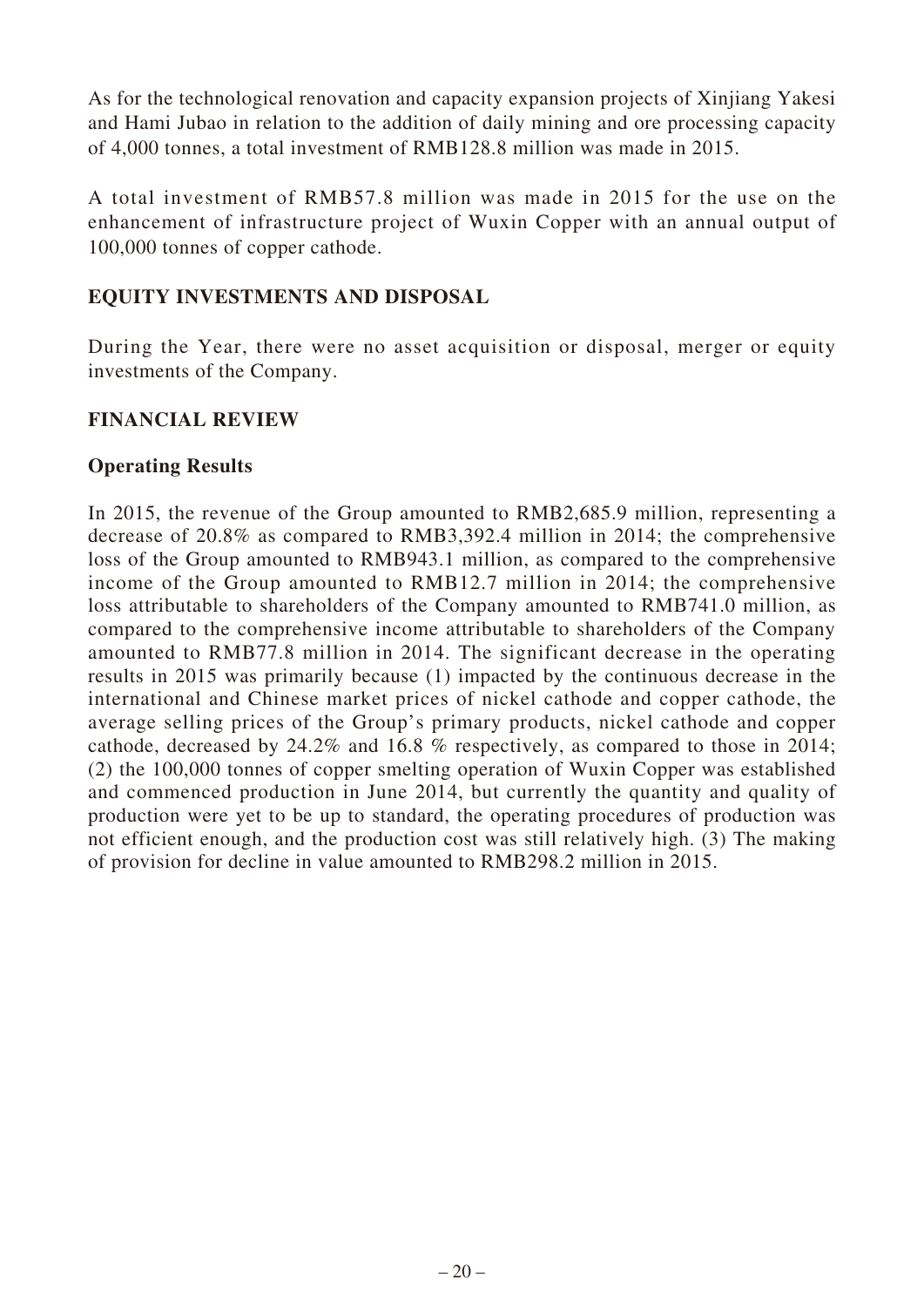#### **Revenue and gross profit of the principal businesses**

The following table illustrates the details of sales by products of the Group for the two years ended 31 December 2015 and 31 December 2014:

|                                      |               | For the year ended<br>31 December 2015 |           |          | For the year ended<br>31 December 2014 |         | Amount      |
|--------------------------------------|---------------|----------------------------------------|-----------|----------|----------------------------------------|---------|-------------|
|                                      | <b>Sales</b>  |                                        |           | Sales    |                                        |         | of growth   |
|                                      | volume        | Amount                                 | $\%$ to   | Volume   | Amount                                 | $%$ to  | rate        |
| Product Name                         | <b>Tonnes</b> | <b>RMB'000</b>                         | Revenue   | Tonnes   | RMB'000                                | Revenue | $+$ /(-)    |
| Nickel cathode                       | 2,067         | 160,761                                | $6.2\%$   | 15,029   | 1,541,849                              | 46.4%   | $(89.6\%)$  |
| Copper cathode                       | 60,531        | 2,096,137                              | 80.5%     | 37,368   | 1,554,838                              | 46.7%   | 34.8%       |
| Of which: Fukang Refinery            | 11,041        | 379,847                                | 14.6%     | 6,213    | 258,770                                | 7.8%    | 46.8%       |
| Wuxin Copper                         | 49,490        | 1,716,290                              | 65.9%     | 31,155   | 1,296,068                              | 38.9%   | 32.4%       |
| Copper concentrate                   |               |                                        | $0.0\%$   | 1,065.63 | 9,980                                  | 0.3%    | $(100\%)$   |
| Other products                       |               | 345,537                                | 13.3%     |          | 219,651                                | 6.6%    | 57.3%       |
| Of which: Anode slime                | 301           | 303,154                                | $11.6\%$  | 115.6    | 168,468                                | $5.1\%$ | 79.9%       |
| Total revenue from main<br>operation |               | 2,602,435                              | 100%      |          | 3,326,318                              | 100%    | $(21.8\%)$  |
| Cost of sales from main<br>operation |               | (2,849,366)                            | 109.5%    |          | (2,945,721)                            | 88.6%   | $(3.3\%)$   |
| Gross (loss)/profit                  |               | (246,931)                              | $(9.5\%)$ |          | 380,597                                | 11.4%   | $(165.3\%)$ |

In 2015, the revenue of nickel cathode of the Group amounted to RMB160.8 million, representing a decrease of 89.6% as compared to that in 2014, mainly attributable to the decreases in the sales volume and selling prices of nickel cathode. The average selling price of the Group's nickel cathode in 2015 amounted to RMB77,782 per tonne, representing a decrease of 24.2% as compared to RMB102,595 per tonne in 2014. In 2015, the Group's sales volume of nickel cathode was 2,067 tonnes, representing a decrease of 86.2% as compared to 15,029 tonnes in 2014, mainly attributable to the Group's strategies of expanding the inventories and controlling the sales volume of nickel cathode, in order to sell nickel cathode stock at a higher market price, which in turn enhanced the economic benefits of the Group in 2015.

In 2015, the revenue of copper cathode of the Group amounted to RMB2,096.1 million, representing an increase of 34.8% as compared to that in 2014, mainly due to the increase in the sales volume of copper cathode, which was partly offset by the decrease in the selling price. The average selling price of copper cathode of the Group in 2015 was RMB34,629 per tonne, representing a decrease of 16.8% as compared to RMB41,608 per tonne in 2014; the sales volume of copper cathode of the Group was 60,531 tonnes, representing an increase of 62.0% as compared to 37,368 tonnes in 2014. The increase in the sales volume was mainly attributable to the significant increase in the Group's production.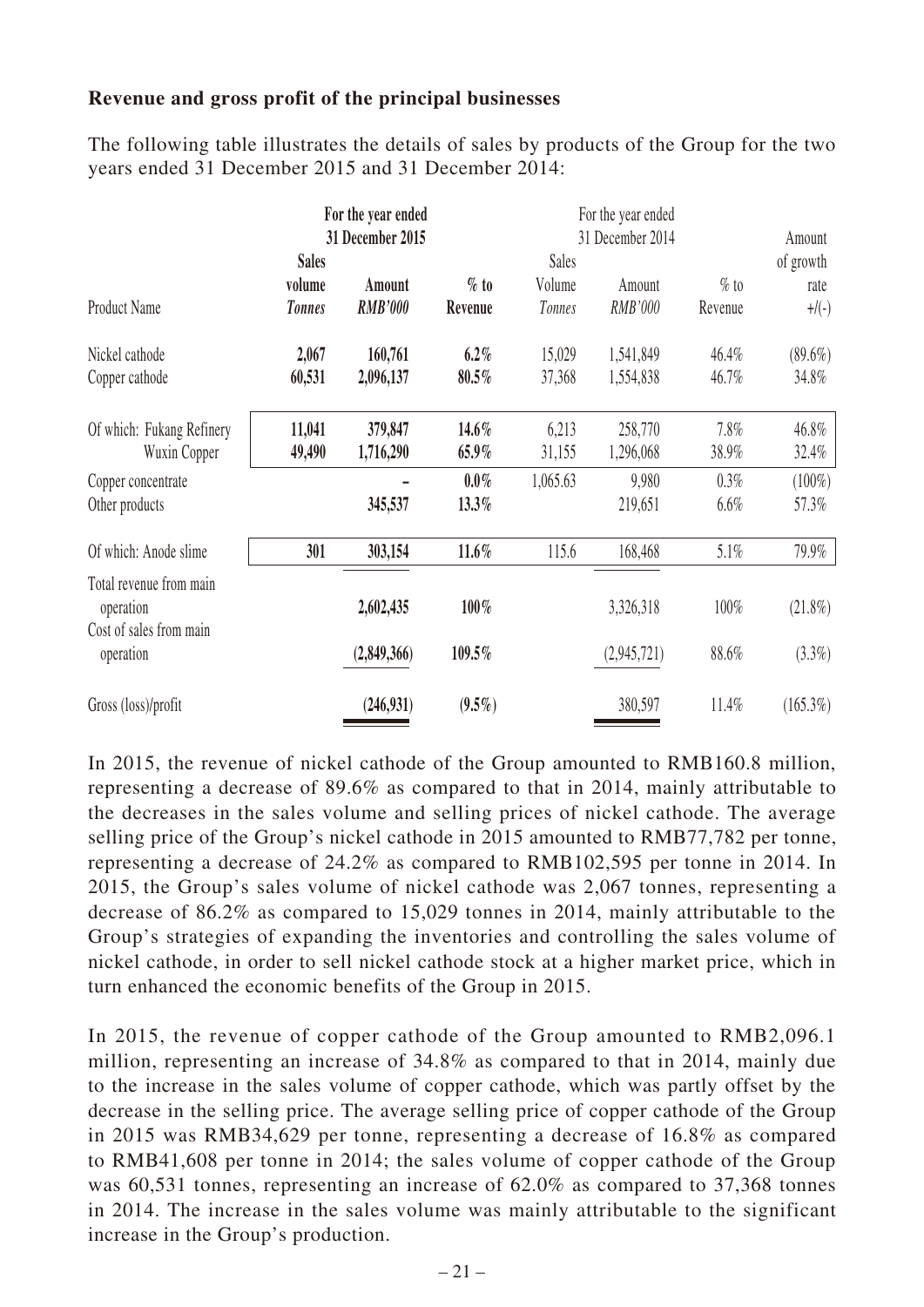In 2015, the copper concentrate of the Group was not for sales, all of the supply was used by Wuxin Copper to produce copper cathode. In 2014, The revenue of copper concentrate of the Group amounted to RMB10.0 million, with the sales volume of 1,065 tonnes.

In 2015, the revenue of other products of the Group amounted to RMB345.5 million, representing a significant increase as compared to that in 2014, which was mainly attributable to the increases in sales of anode slime of Wuxin Copper.

In 2015, the gross loss from the Group's principal business amounted to RMB246.9 million, representing a decrease of RMB627.5 million as compared to the gross profit of RMB380.6 million in 2014. The gross loss margin in 2015 was 9.5%, representing a decrease of 20.9 percentage points as compared to the gross profit margin of 11.4% in 2014. The decrease in the gross profit was mainly due to the significant decrease in selling prices of nickel cathode and copper cathode, and the unstable production of Wuxin Copper, which in turn caused a relatively high production cost of copper cathode.

# **SELLING AND DISTRIBUTION EXPENSES**

In 2015, selling and distribution expenses incurred by the Group increased by 55.1% to RMB66.3 million, as compared to RMB42.7 million in 2014, mainly due to the increase in the Group's sales of copper cathode in 2015, which also led to the corresponding increase in the loading and transportation costs of products.

# **GENERAL AND ADMINISTRATIVE EXPENSES**

In 2015, general and administrative expenses incurred by the Group increased by 16.9% to RMB184.6 million, as compared to RMB157.9 million in 2014. The increase in expenses was primarily due to the increase in employee's salaries, taxes, depreciation and amortisation resulting from the production of Yakesi plants and Huangshandong copper mine and the official production of Wuxin Copper.

# **FINANCE EXPENSES – NET**

In 2015, net finance expense incurred by the Group amounted to RMB240.6 million, representing an increase of finance expense of RMB73.3 million as compared to RMB167.3 million of net finance expense in 2014, primarily due to the interest of borrowings of Yakesi plants, Huangshandong copper mine and Wuxin Copper were expensed after their official production.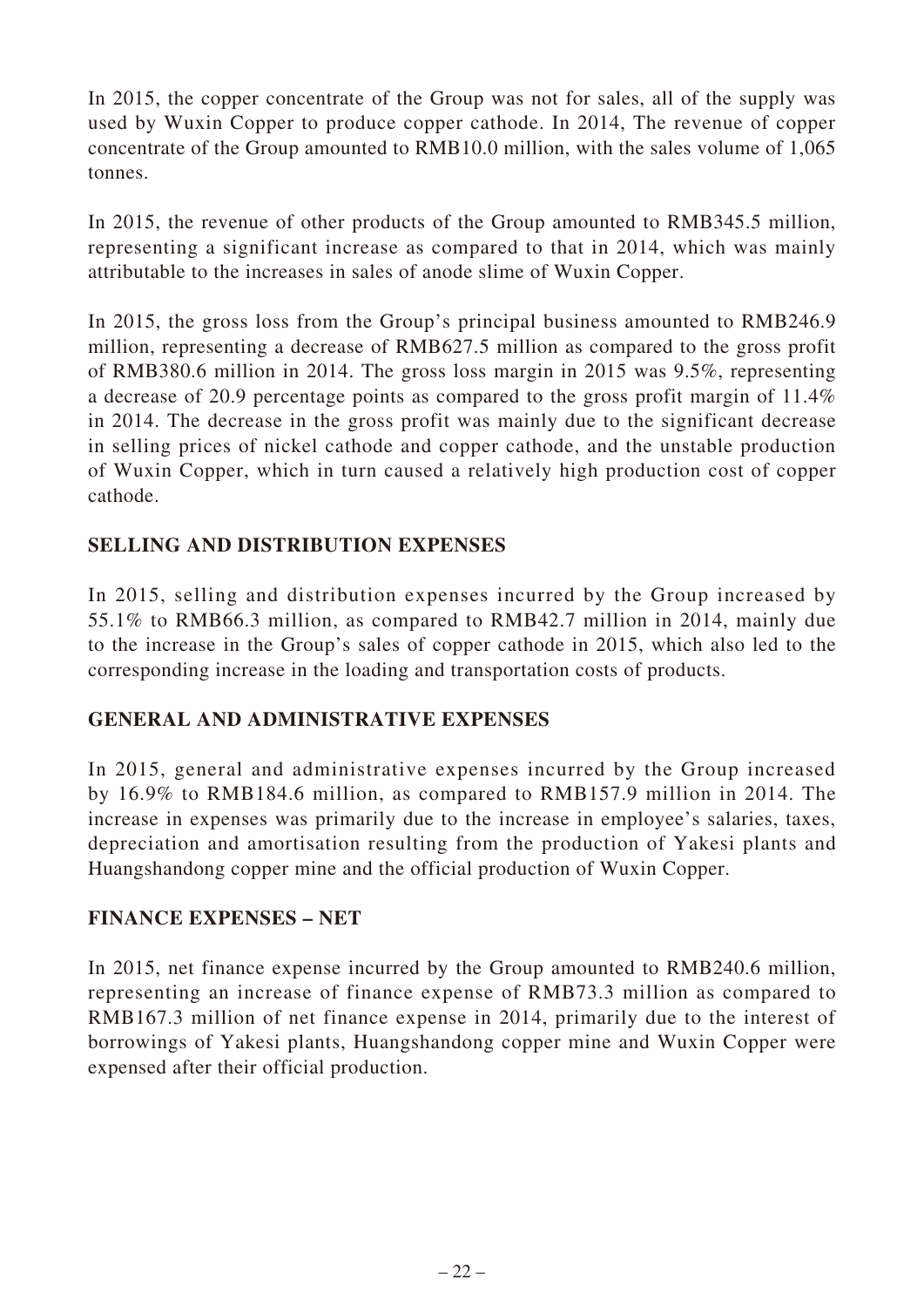# **FINANCIAL POSITION**

Shareholders' equity decreased from RMB5,598.8 million to RMB4,664.3 million in 2015, primarily due to the operating loss and the making of provision for decline in value of RMB298.2 million in 2015; total assets increased by 0.1% to RMB11,903.2 million.

In 2015, the net cash outflow generated by the Group's operating activities amounted to RMB146.0 million. As compared to the net cash outflow of RMB672.3 million in 2014, there was an increase in the outflow of RMB818.3 million, primarily due to the decrease in sales of nickel cathode in 2015; the cash obtained from selling products significantly decreased; the net cash outflow used in investment activities was RMB346.1 million, which was mainly used in the purchasing of equipment for and as the construction costs of the Group's various technology renovation and expansion projects; and the net cash inflow used in financing activities amounted to RMB439.6 million. The cash inflow mainly came from bank loans and other interest-bearing borrowings received by the Group of RMB2,996.0 million. The cash outflow was mainly attributable to the Group's repayment of bank loans and interest of RMB2,556.4 million.

# **LIQUIDITY AND FINANCIAL RESOURCES**

As at 31 December 2015, the Group had total cash and cash equivalents amounting to RMB506.1 million (2014: RMB558.6 million), and the interest-bearing borrowings and other financial liabilities of the Group amounted to RMB4,847.6 million (2014: RMB4,405.2 million).

|                                                | As at       | As at       |
|------------------------------------------------|-------------|-------------|
|                                                | 31 December | 31 December |
|                                                | 2015        | 2014        |
| Current ratio <i>(times)</i>                   | 0.9         |             |
| Gearing ratio <i>(borrowings/total assets)</i> | $40.7\%$    | $37.1\%$    |

# **COMMODITY PRICE RISK**

The prices of the Group's products are influenced by international and domestic market prices and changes in global supply and demand for such products. Price volatility of non-ferrous metals is also affected by the global and PRC economic cycles as well as the fluctuations of the global currency markets. Both the international and domestic market prices of non-ferrous metals as well as the volatility of their supply and demand are beyond the control of the Company. Therefore, the volatility of commodity prices may materially affect the turnover and the comprehensive income of the Group. The Group has not entered into any trading contracts nor made any pricing arrangement to hedge against the risk arising from fluctuations in the price of nonferrous products.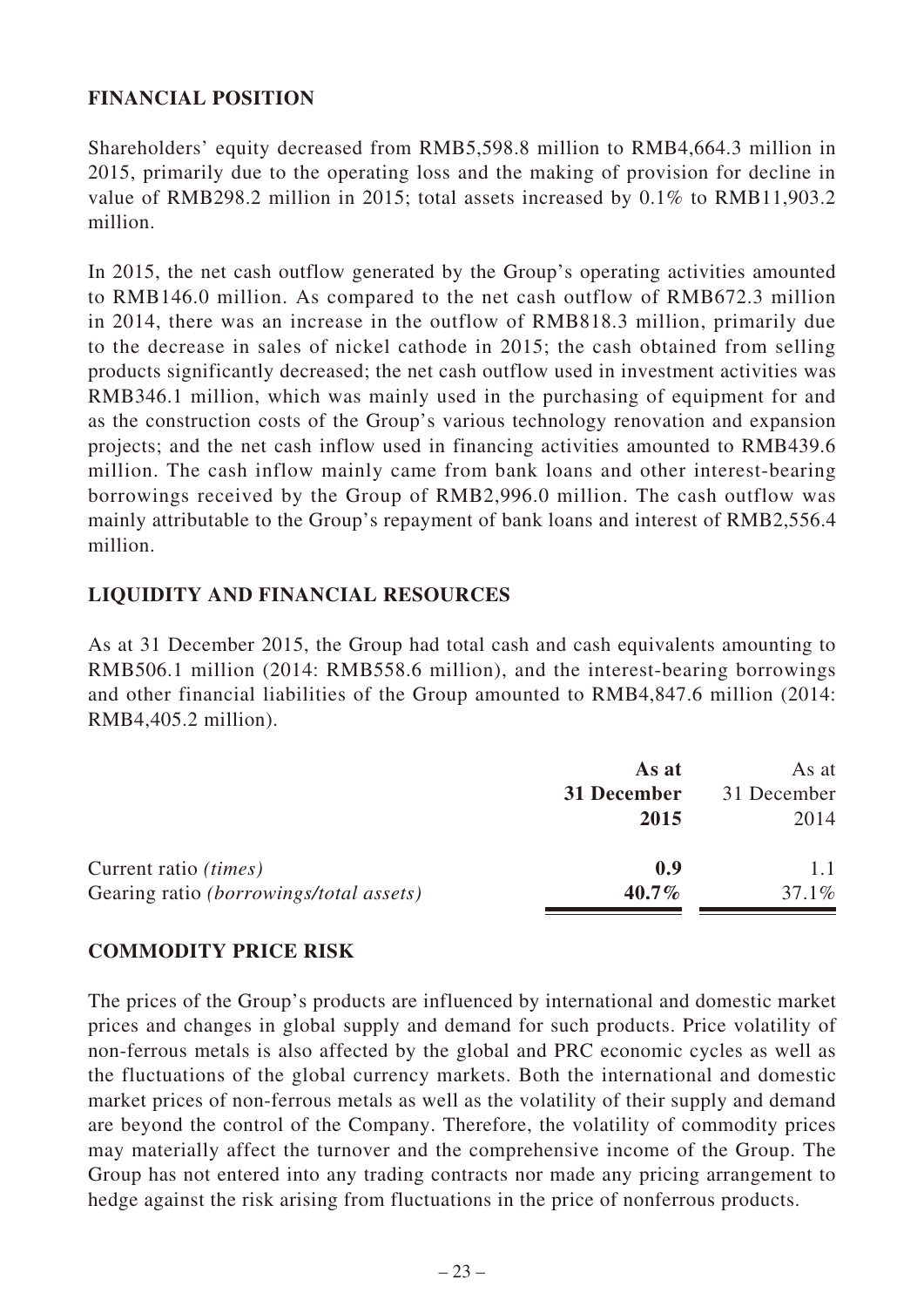### **INTEREST RATE RISK**

The Group's interest rate risk mainly arises from bank loans and interest-bearing long-term borrowings. Bank deposits and loans at variable rate expose the Group to cash flow interest rate risk, while fixed rate interest-bearing financial liabilities of the Group are subject to the risk of the fair value of interest. The Group adjusts the relative proportion of contracts at fixed rate and contracts at floating rate based on market situation. As at 31 December 2015, the Group's interest-bearing debts were mainly floating rate borrowings, fixed rates borrowings and interest-bearing bond payable denominated in RMB, which totaled RMB4,847.6 million (31 December 2014: RMB4,405.2 million). The Group has no interest rate swap arrangement.

#### **CHARGE ON ASSETS**

As at 31 December 2015, included in cash at bank and on hand of the Group was restricted cash at banks amounted to RMB256.2 million set aside as the security for issuing bank acceptance notes and other purposes. Wuxin Copper Mining, a subsidiary of the Company, entered into a pledge contract with a bank in respect of copper concentrate inventories to obtain bank loan which amounted to RMB185.0 million as at 31 December 2015. These inventories were also pledged to the bank to obtain the gold lease contract of RMB95.2 million. During the period, Wuxin Copper Mining entered into a pledge contract with the bank in respect of the pledged fixed assets and land use right amounting to RMB1,264.0 million. As at 31 December 2015, balance of loan of RMB220.0 million was obtained. In addition, Kalatongke Mining discounted to the bank commercial acceptance bills receivable from the Company, obtaining loans of RMB180.0 million. Save as disclosed above, the Group did not have any other charges or pledges of its assets as at 31 December 2015.

#### **CONTINGENT LIABILITIES**

The Company and the joint venture partner provided guarantees for the bank borrowing by Hexin Mining, in which the Company provided corporate guarantees to the related lender of Hexin Mining in the amount of RMB167.8 million. Such corporate guarantees remained in force as at 31 December 2015. Save as disclosed above, the Group did not have any other material contingent liabilities as at 31 December 2015.

#### **COMMITMENTS**

#### **(1) Capital commitments**

As at 31 December 2015 and 31 December 2014, the Group has no capital expenditures contracted for but not yet necessary to be recognised on the balance sheet.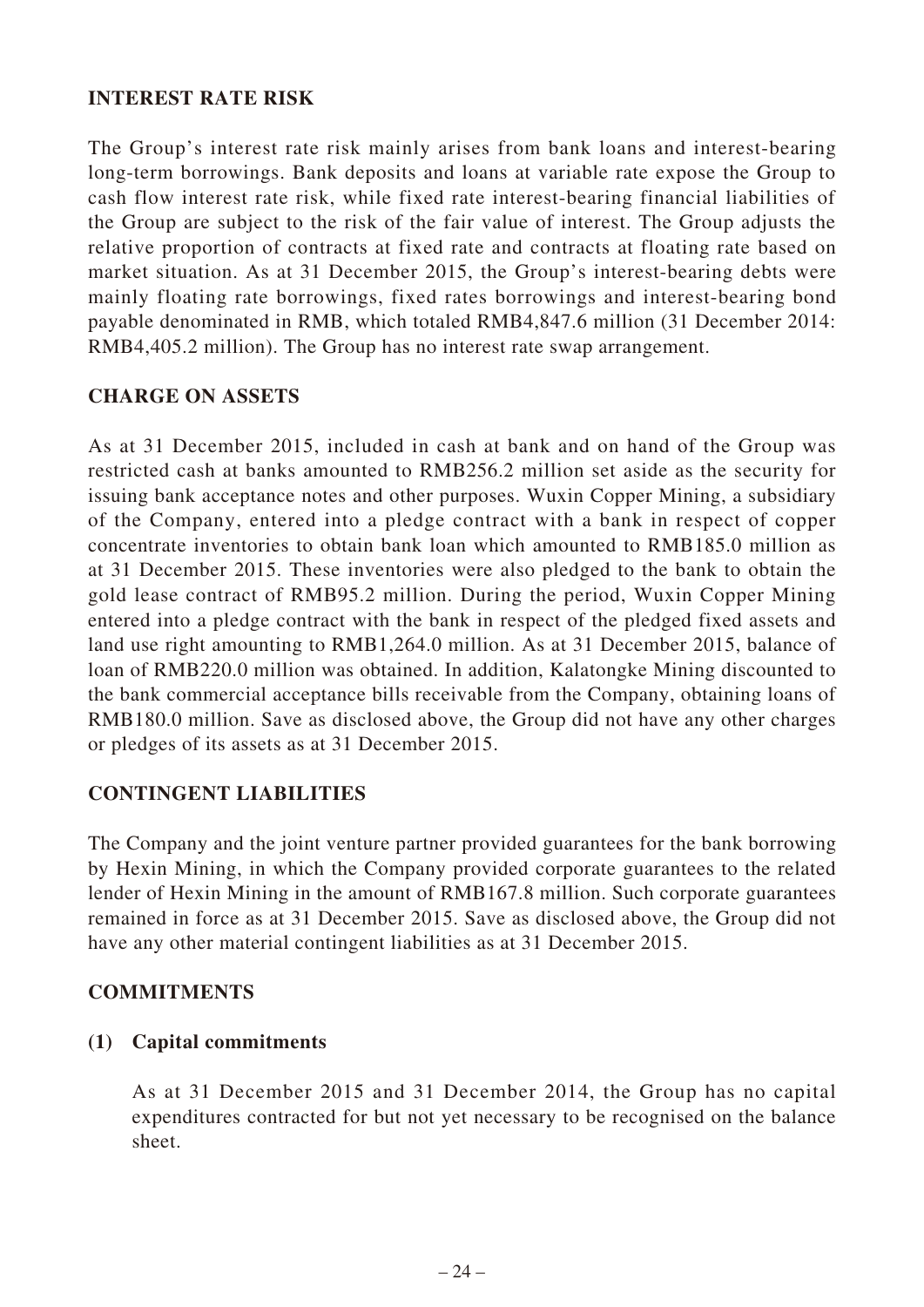#### **(2) Operating lease commitments**

The future minimum lease payments due under the signed irrevocable operating leases contracts are summarised as follows:

|                             | 31 December<br>2015<br><b>RMB'000</b> | 31 December<br>2014<br><b>RMB'000</b> |
|-----------------------------|---------------------------------------|---------------------------------------|
| Within one year             | 1,636                                 | 1,636                                 |
| Between one and two years   | 1,636                                 |                                       |
| Between two and three years | 1,636                                 |                                       |
|                             | 4,908                                 | 1,636                                 |

#### **EVENTS AFTER THE BALANCE SHEET DATE**

On 28 March 2016, the Company signed the Equity Transfer Agreement with Non-ferrous Group in respect of the Disposal of 66% equity interest in Wuxin Copper at a consideration of the higher of RMB12 million or the value based on the audited net assets of Wuxin Copper as at 31 December 2015. For details, please refer to the Company's announcement of the Major Transaction and Connected Transaction dated 29 March 2016.

Apart from the above, the Group has no other events after the balance sheet date which need to be disclosed or adjusted.

#### **OUTLOOK**

#### **Operating Environment**

For the year of 2016, even the global economy remains in a recovery stage, and there are many uncertainties affecting the recovery of global economy, the Chinese economy still maintains moderate and robust growth. However, more attention has to be paid to the structural adjustments and the changes in the mode of growth, and the pace of growth has slowed down (the PRC government forecasts China's GDP growth rate target for the year 2016 to be 6.5% to 7.0%). Therefore, the Group expects the consumption volume of nickel cathode and copper cathode in the domestic non-ferrous metal market to keep on growing in 2016.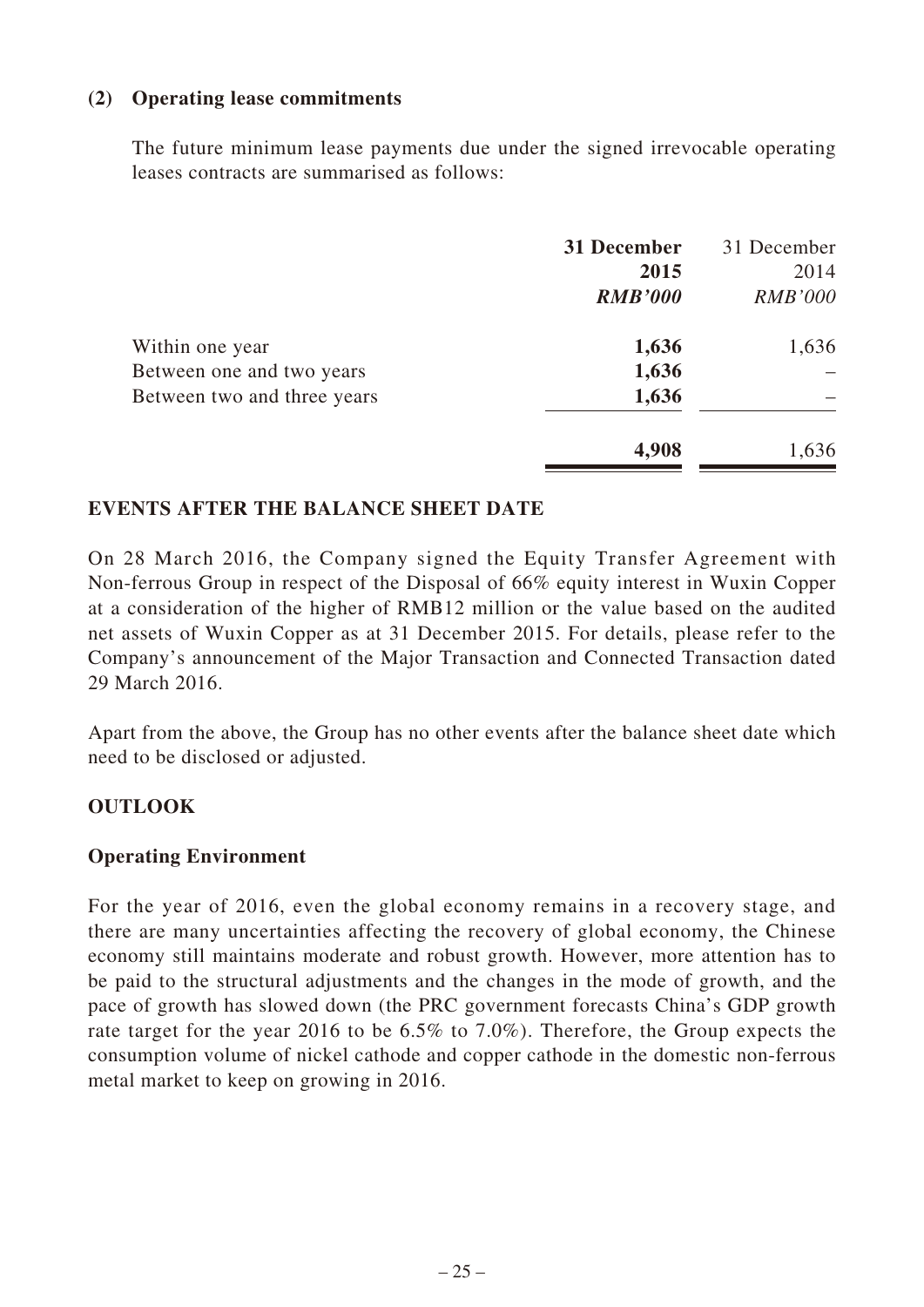# **Operational Objectives**

For the year of 2016, the Group plans to produce 11,800 tonnes of nickel cathode and 10,000 tonnes of copper cathode (excluding copper cathode produced by Wuxin Copper). Please be cautioned that because of quite a number of uncertainties in metal prices and the domestic raw materials market, the above plan has been made merely on the basis of the current market situation and the existing conditions of the Group. The Board may adjust the relevant production plan according to the changes of situation.

# **PURCHASE, SALE OR REDEMPTION OF LISTED SECURITIES OF THE COMPANY**

Neither the Company nor its subsidiaries purchased, sold or redeemed any of the Company's listed shares during the Reporting Year.

# **CORPORATE GOVERNANCE**

The Company strives to attain and maintain relatively high standards of corporate governance best suited to the needs and interests of the Group as it believes that effective corporate governance practices are fundamental to safeguarding the interests of shareholders and other stakeholders and enhancing shareholder value.

The Board has adopted the Corporate Governance Code and Corporate Governance Report (the "**CG Code**") as set out in Appendix 14 of the Rules Governing the Listing of Securities on The Stock Exchange of Hong Kong Limited (the "**Listing Rules**"). The Group has fully complied with all the code provisions under the CG Code in the financial year of 2015.

# **MODEL CODE FOR SECURITIES TRANSACTIONS BY DIRECTORS**

The Company has adopted the Model Code for Securities Transactions by Directors of Listed Issuers (the "**Model Code**") in Appendix 10 to the Listing Rules as its own code of conduct for securities transactions by the directors of the Company (the "**Directors**") and the supervisors of the Company (the "**Supervisors**"). Having made specific enquiry to all Directors and Supervisors, all Directors and Supervisors have complied with the required standards as set out in the Model Code for the year ended 31 December 2015.

#### **AUDIT COMMITTEE**

The Audit Committee comprises two independent non-executive Directors, Mr. Chen Jianguo and Mr. Li Wing Sum, Steven, and one non-executive Director, Mr. Hu Chengye. Mr. Chen Jianguo serves as the chairman of the Audit Committee. The Board believes that members of the Audit Committee have sufficient knowledge and expertise in accounting and financial management to enable them to perform their duties.